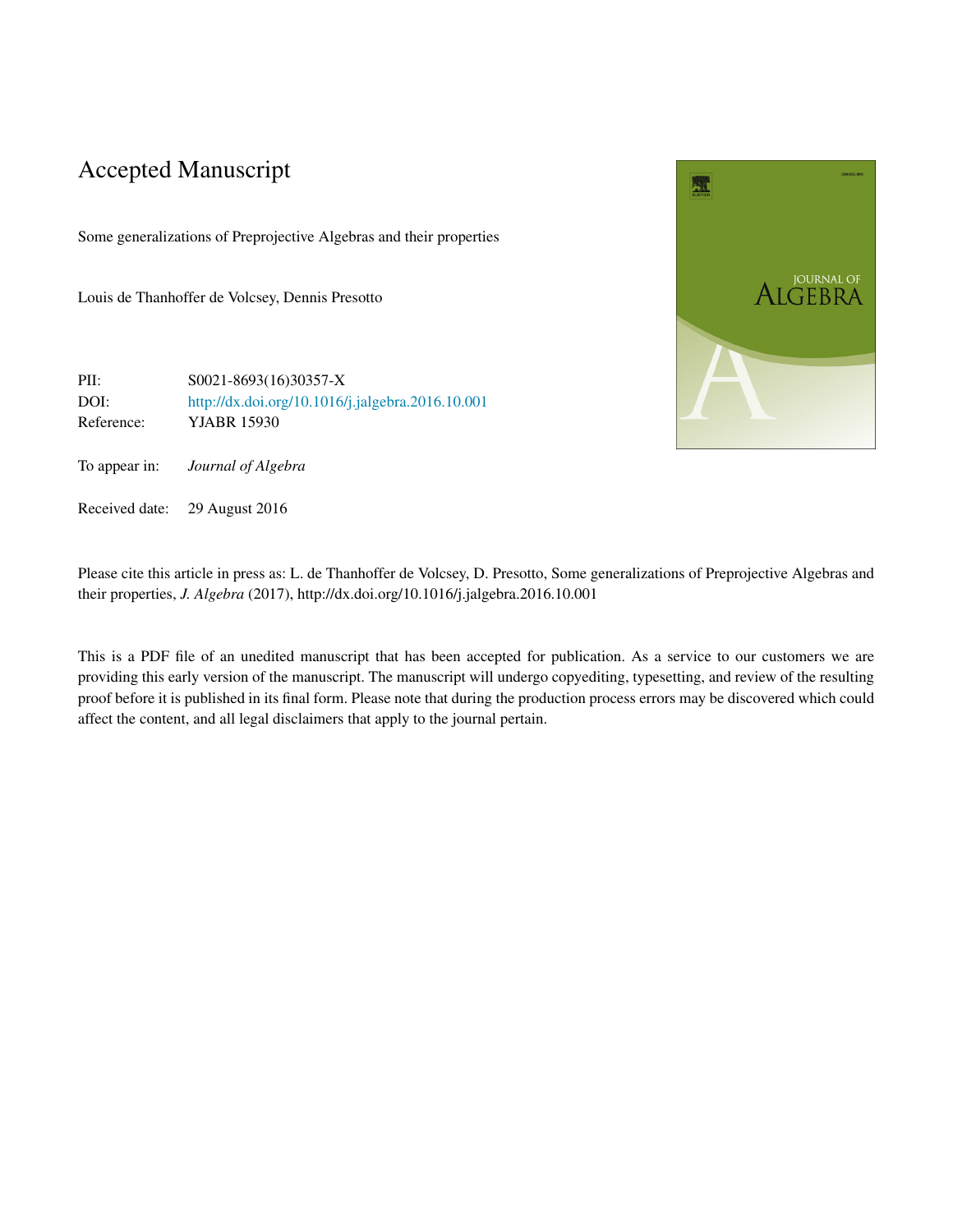# Some generalizations of Preprojective Algebras and their properties

LOUIS DE THANHOFFER DE VOLCSEY, DENNIS PRESOTTO

## **Abstract**

In this note we consider a notion of relative Frobenius pairs of commutative rings S/R. To such a pair, we associate an N-graded R-algebra  $\Pi_R(S)$  which has a simple description and coincides with the preprojective algebra of a quiver with a single central node and several outgoing edges in the split case. If the rank of S over R is 4 and R is noetherian, we prove that  $\Pi_R(S)$  is itself noetherian and finite over its center and that each  $\Pi_R(S)_d$  is finitely generated projective. We also prove that  $\Pi_R(S)$  is of finite global dimension if R and S are regular.

## **Contents**

| 1 Introduction                                                 | $\overline{1}$ |  |  |  |  |
|----------------------------------------------------------------|----------------|--|--|--|--|
| 2 Preliminaries                                                | 5              |  |  |  |  |
| <b>3</b> Computing $\text{rk}(\Pi_R(S)_d)$                     |                |  |  |  |  |
| 4 Base Change for $Z(\Pi_R(S))$ and $\text{rk}(Z(\Pi_R(S))_d)$ | 14             |  |  |  |  |
| 5 $\Pi_R(S)$ is noetherian and finite over its center.         | 20             |  |  |  |  |
| 6 The global dimension of $\Pi_R(S)$                           | 23             |  |  |  |  |
| 7 Explicit computations for $S = \frac{k[s,t]}{(s^2,t^2)}$     | 25             |  |  |  |  |

## **1. Introduction**

## 1.1. Definitions

For the purposes of this paper, we consider pairs of commutative rings  $R, S$ equipped with a map  $R \longrightarrow S$ . We often write such a pair as  $S/R$ . We will always assume  $R$  is Noetherian, although some of the results also hold in greater generality.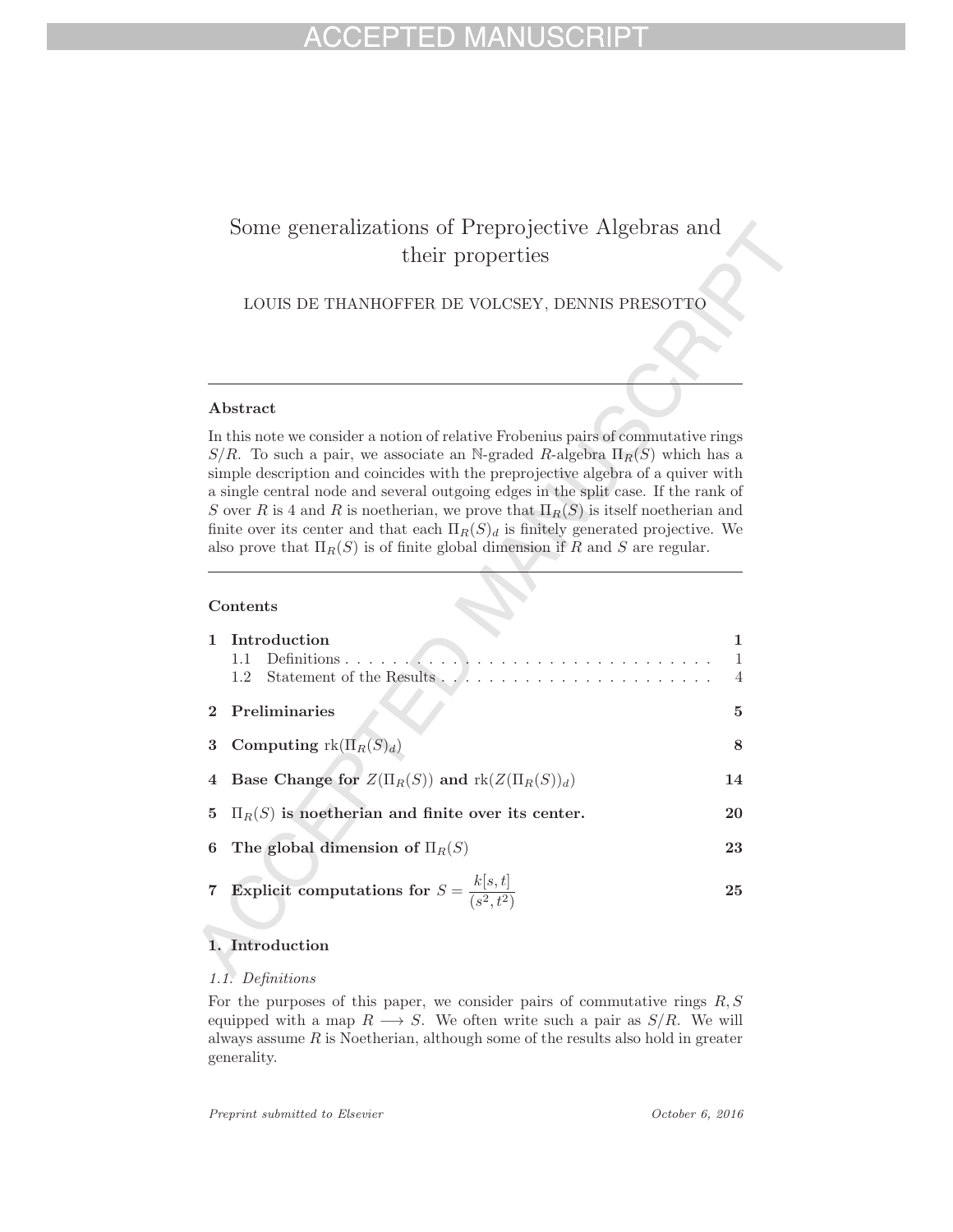**Definition 1.1.** We say that  $S/R$  is *relative Frobenius* of rank *n* if:

- $S$  is a free R-module of rank n.
- Hom $_R(S, R)$  is isomorphic to S as S-module.
- **Remark 1.2.** (i) It is clear that if R is a field, a relative Frobenius pair coincides with a finite dimensional Frobenius algebra in the classical sense.
- (ii) Let  $e_1, \ldots, e_n$  be any basis for S as an R-module. Then the second condition is equivalent to the existence of  $a \lambda \in \text{Hom}_R(S, R)$  such that the R-matrix  $(\lambda(e_i e_j))_{i,j}$  is invertible.
- (iii) We may equally well assume that  $S/R$  is projective of rank n. However all results we prove may be reduced to the free case by suitably localizing R.

We shall need the following notation: for a relative Frobenius pair  $S/R$ , let  $M := {}_R S_S$ . This R-S-bimodule can be viewed as an  $R \oplus S$  bimodule by letting the R-component act on the left and the S-component on the right, the other actions being trivial. Similarly, we let  $N := sS_R$  and view it as an  $R \oplus S$ bimodule by only letting the S-component act on the left and the R-component act on the right, the other actions again begin trivial. We now define

$$
T(R, S) := T_{R \oplus S}(M \oplus N)
$$

Note that by construction, we have  $M \otimes_{R \oplus S} M = N \otimes_{R \oplus S} N = 0$ , hence

$$
T(R, S)_2 = (M_{R \oplus S} N) \oplus (N \otimes_{R \oplus S} M) = (R S \otimes_{S} S_R) \oplus (S S \otimes_{R} S_R)
$$

The algebra we are interested in will be a quotient of  $T(R, S)$  as follows: let  $\lambda$ be a generator of  $\text{Hom}_R(S, R)$  as an S-module (this  $\lambda$  exists by the Frobenius condition 1.1 we imposed). The R-bilinear form  $\langle a, b \rangle := \lambda(ab)$  is nondegenerate and hence we can find dual R-bases  $(e_i)_i$ ,  $(f_i)_j$  satisfying

$$
\lambda(e_i f_j) = \delta_{ij}
$$

**Definition 1.3.** For a relative Frobenius pair, the *generalized preprojective* algebra  $\Pi_R(S)$  is given by

$$
T(R,S)/I
$$

where the ideal  $I$  is generated by relations in degree 2 given by

$$
1 \otimes 1 \in {}_RS \otimes_S S_R
$$

$$
\sum_i e_i \otimes f_i \in {}_SS \otimes_R S_S
$$

**Remark 1.4.** The above construction is independent of choice of generator and dual basis. To see this, note that the isomorphism  $\text{Hom}_R(S, R) \cong S$  can be viewed as an element of  $\text{Hom}_R(Hom_R(S,R), S)$ .

Under the identification  $\text{Hom}_R(Hom_R(S, R), S) = {}_S S \otimes_R S_S$ , this elements corresponds to  $\sum_i e_i \otimes f_i \in {}_S S \otimes_R S_S$ .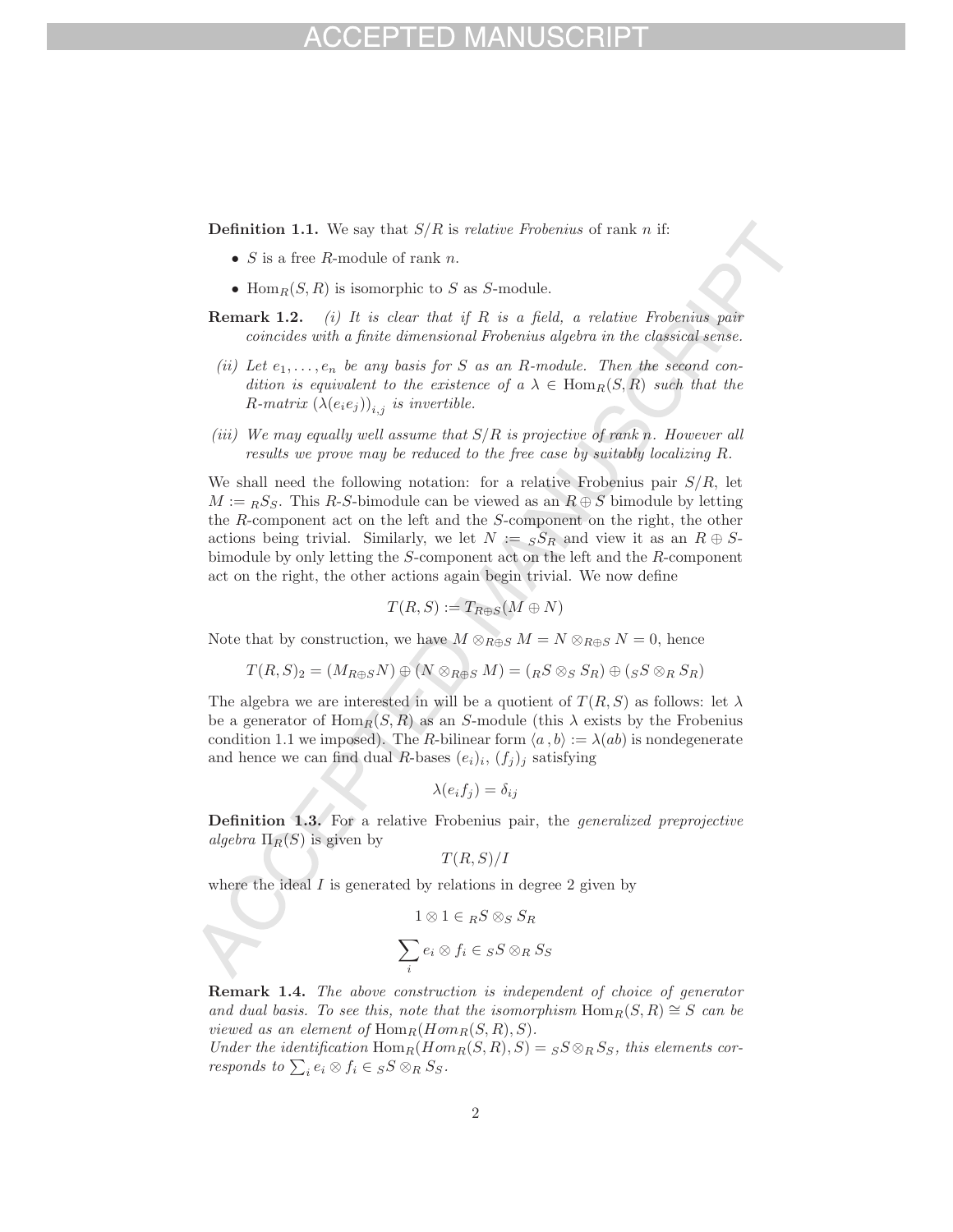The name generalized preprojective algebra is motivated by the following:

## **Lemma 1.5.** Let S be the ring  $R^{\oplus n}$ .

Then  $\Pi_R(S)$  is isomorphic to the preprojective algebra over R associated to the quiver with one central vertex and n outgoing arrows.

*Proof.* Let  $e_1, \ldots, e_n$  be the set of complete orthogonal idempotents in S and write  $x_1,\ldots,x_n$  (respectively  $y_1,\ldots,y_n) \in \Pi_R(S)_1$  for the corresponding elements in the bimodules  $N$  (respectively  $M$ ). We can describe the tensor algebra  $T(R, S)$  as the free algebra  $F := R\langle e_1, \ldots, e_n, x_1, \ldots, x_n, y_1, \ldots, y_n \rangle$  subject to the relations

- 1.  $e_i e_j = \delta_{ij} e_i$ .
- 2.  $e_i x_j = \delta_{ij} x_i$  and  $y_i e_j = \delta_{ij} y_i$
- 3.  $x_i e_j = e_i y_j = 0$
- 4.  $x_i x_j = y_i y_j = 0$

The first relation defining  $\Pi_R(S)$  is given by  $1 \otimes 1 \in M \otimes_S N$ . The first unit is  $1 = \sum y_i$  whereas the second is  $1 = \sum x_i$ , we obtain

5.  $y_1x_1 + \ldots + y_nx_n = 0$ 

To compute the second relation, we note that

$$
\lambda: S \to R: \sum_{i=1}^n r_i e_i \mapsto \sum_i r_i
$$

is a generator of  $\text{Hom}_R(S, R)$  as an S-module and hence  $(e_i)_i$  is a basis, self-dual for the associated form  $\langle , \rangle$  introduced in the discussion preceding Definition 1.3 . The relation on  $S\otimes_R S_S$  now becomes

6.  $x_1y_1 + \ldots + x_ny_n = 0$ 

It now remains to show that the algebra  $F$  subject to the above 6 relations is isomorphic to the preprojective algebra of the quiver Q:

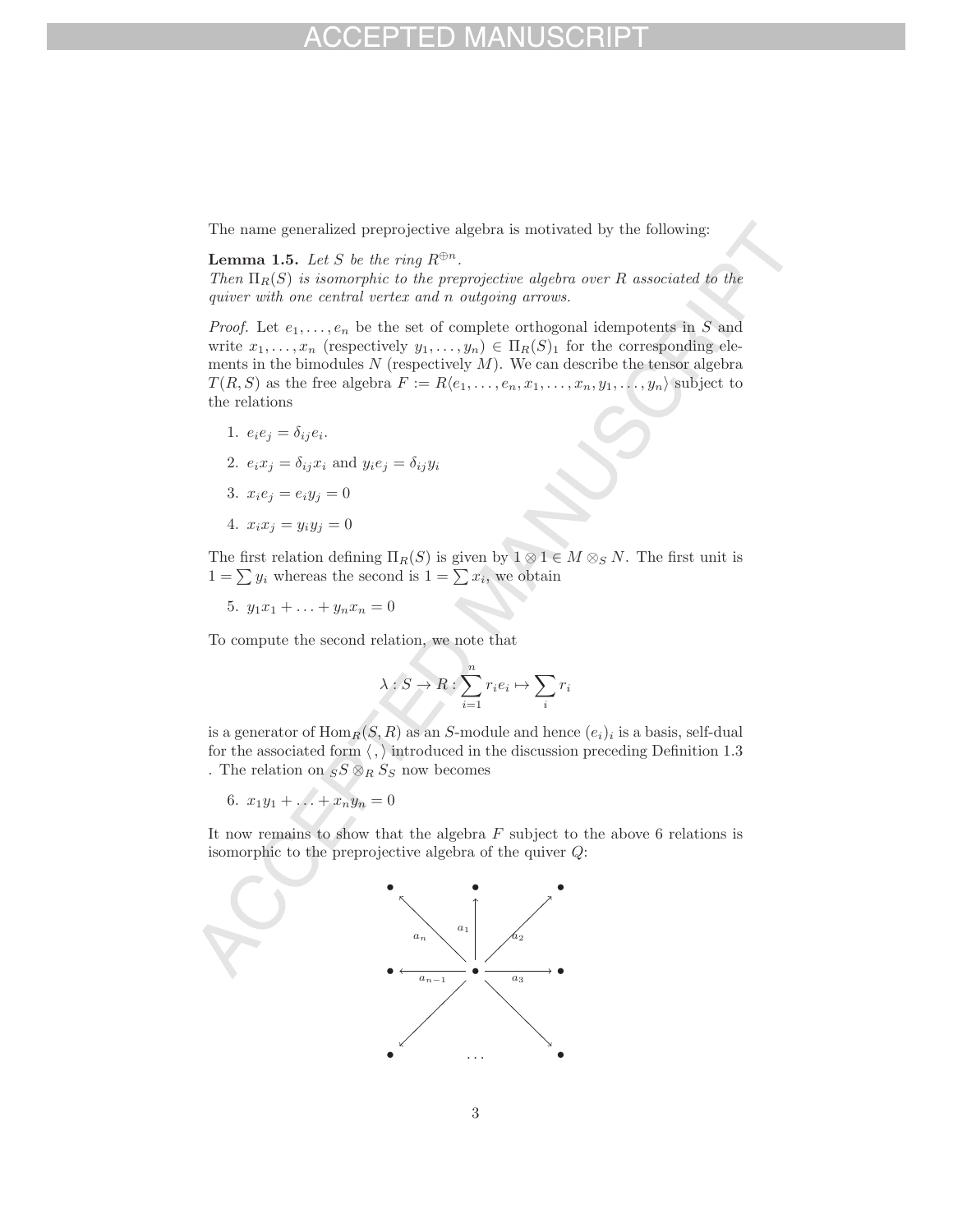We let  $\overline{Q}$  denote the double quiver of Q and consider the map  $F \longrightarrow R\overline{Q}$  defined by

- sending  $e_i$  to the outer node  $n_i$
- sending  $y_i$  to the arrow  $a_i$  and  $x_i$  to the formal inverse  $a_i^*$

The first 4 relations now precisely describe the multiplication in the path algebra of  $\overline{Q}$  and the relations (5) and (6) precisely map to the two relations defining a preprojective algebra  $\sum a_i a_i^* = 0 = \sum a_i^* a_i$ .  $\Box$ 

**Remark 1.6.** In [4], Crawley-Boevey and Holland define so-called deformed preprojective algebras  $\Pi^{\lambda}(Q)$  over a field k, where Q is a quiver with n vertices and  $\lambda \in k^{\oplus n}$  is a parameter. They obtain a k[ $\lambda$ ]-family which at the special point  $\lambda = 0$  produces the classical preprojective algebra on Q. Our construction on the other hand produces an R-family of algebras of the form  $\Pi_R(S)$  which in the smooth case produces the classical preprojective algebra at the geometric generic fibre. Hence we consider generalizations of preprojective algebras instead of deformations, this allows for certain special fibers to have infinite global dimension (if S has infinite global dimension) but produces a nice family.

## 1.2. Statement of the Results

We are particularly interested in the setting where  $S/R$  is relative Frobenius of rank 4 (although a number of results are stated in greater generality). Moreover R will always be a noetherian ring. We prove three basic properties of the algebra  $\Pi_R(S)$  under these assumptions.

§3 is dedicated to the following result:

**Theorem** (see 3.9). The R-module  $\Pi_R(S)_d$  is projective of rank  $\begin{cases} 5(d+1) & \text{if } d \text{ is even} \\ 4(d+1) & \text{if } d \text{ is odd} \end{cases}$ 

In §4 we investigate the center of  $\Pi_R(S)$ . To this end, we use the short hand notation  $Z_d(R, S) := Z(\Pi_R(S))_d$ 

**Theorem** (see 4.1, 4.2 and 4.3)**.**  $Z_d(R, S)$  is a split submodule of  $\Pi_R(S)$  for each  $d \in \mathbb{N}$ , it is projective of rank:

$$
\operatorname{rk}(Z_d(R,S)) = \begin{cases} \frac{d}{4} + 1 & \text{if } d \equiv 0 \mod 4\\ \frac{d-2}{4} & \text{if } d \equiv 2 \mod 4\\ 0 & \text{else} \end{cases}
$$

We deduce from it that  $Z(R, S)$  is compatible with base change under any morphism  $R \longrightarrow R'$ .

§5 is dedicated to constructing a map

$$
\sigma_{R,S}:R[Z_4(R,S)]^{\oplus n}\longrightarrow \Pi_R(S)
$$

and we prove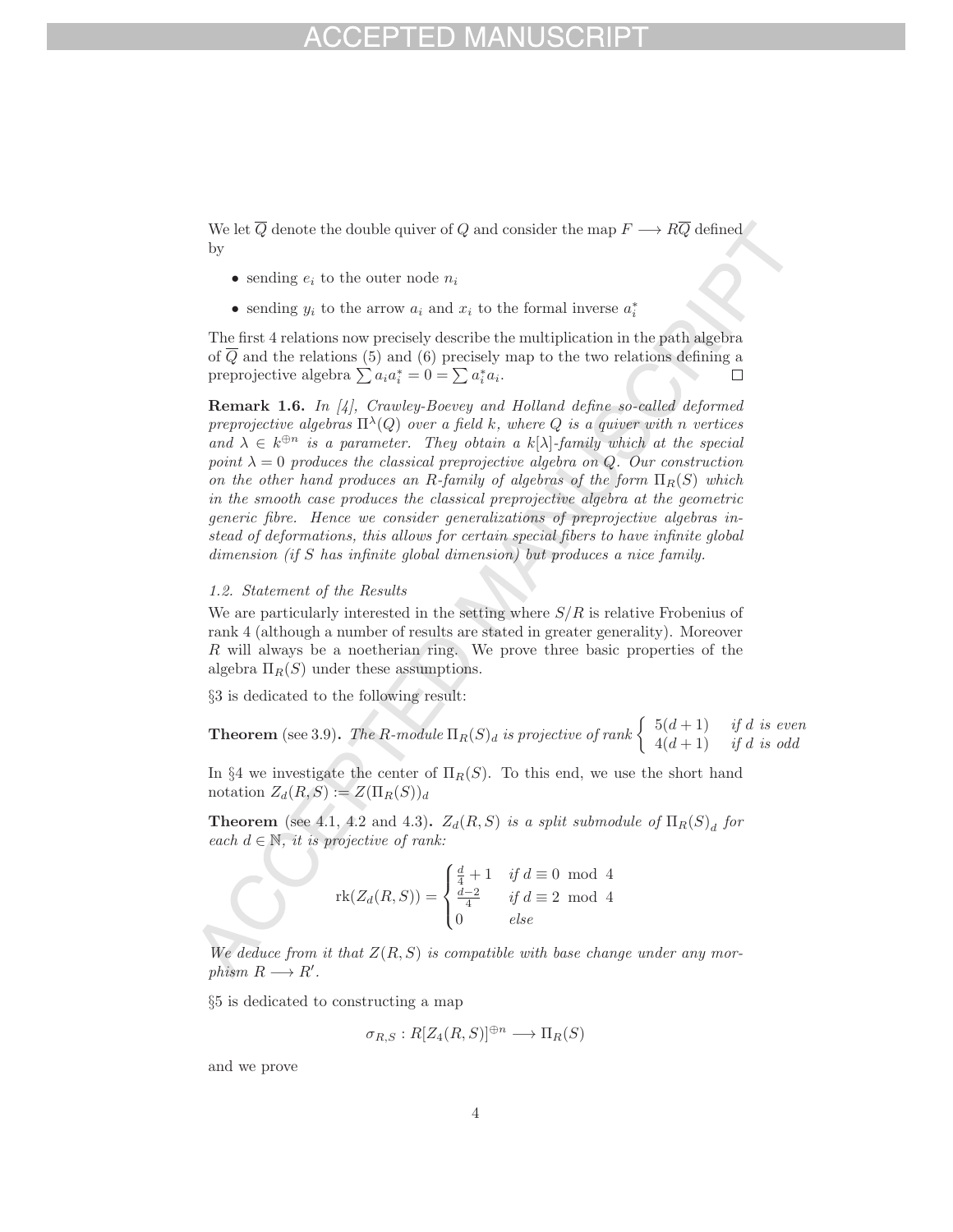**Theorem** (see 5.2 and 5.1)**.**  $\sigma_{R,S}$  is surjective, in particular  $\Pi_R(S)$  is Noetherian and finite over its center.

The final section covers the global dimension of  $\Pi_R(S)$ . Our main result there is:

**Theorem** (see 6.1). If R and S have finite global dimension, then so does  $\Pi_R(S)$ . Moreover, we have the following explicit upper bound:

 $gr.gl.dim(\Pi_R(S)) \leq max(gl.dim(R), gl.dim(S)) + 2$ 

Before proving the main theorems of this paper we explicitly describe the Frobenius algebras of rank 4 over an algebraically closed field and show that they are related by so-called Frobenius deformations (see Lemmas 2.1 and 2.4). The above theorems are then all proven using a common technique, namely we first prove them assuming R is an algebraically closed field and  $S$  is extremal in the deformation graph (2), which yields two specific cases. Then we extend the results step by step, increasing the generality of  $R$  as follows (with references to the applied lemmas):



## **Acknowledgements**

The authors thank Michel Van den Bergh for providing many interesting ideas and for pointing out the Morita equivalence as in Lemma 4.5. The authors thank Johan de Jong for suggesting the use of universal families of Frobenius extensions (see e.g. Lemma 3.8). The authors also thank Kevin De Laet for helpful discussions.

During the creation of this paper, the first author was a Ph.D student at the University of Hasselt, Belgium. The second author was funded by a Ph.D fellowship with the FWO Flanders.

## **2. Preliminaries**

Throughout the paper we concern ourselves mostly with Frobenius pairs  $S/R$ of rank 4. If  $R$  is a field, this implies that  $S$  is a Frobenius algebra of dimension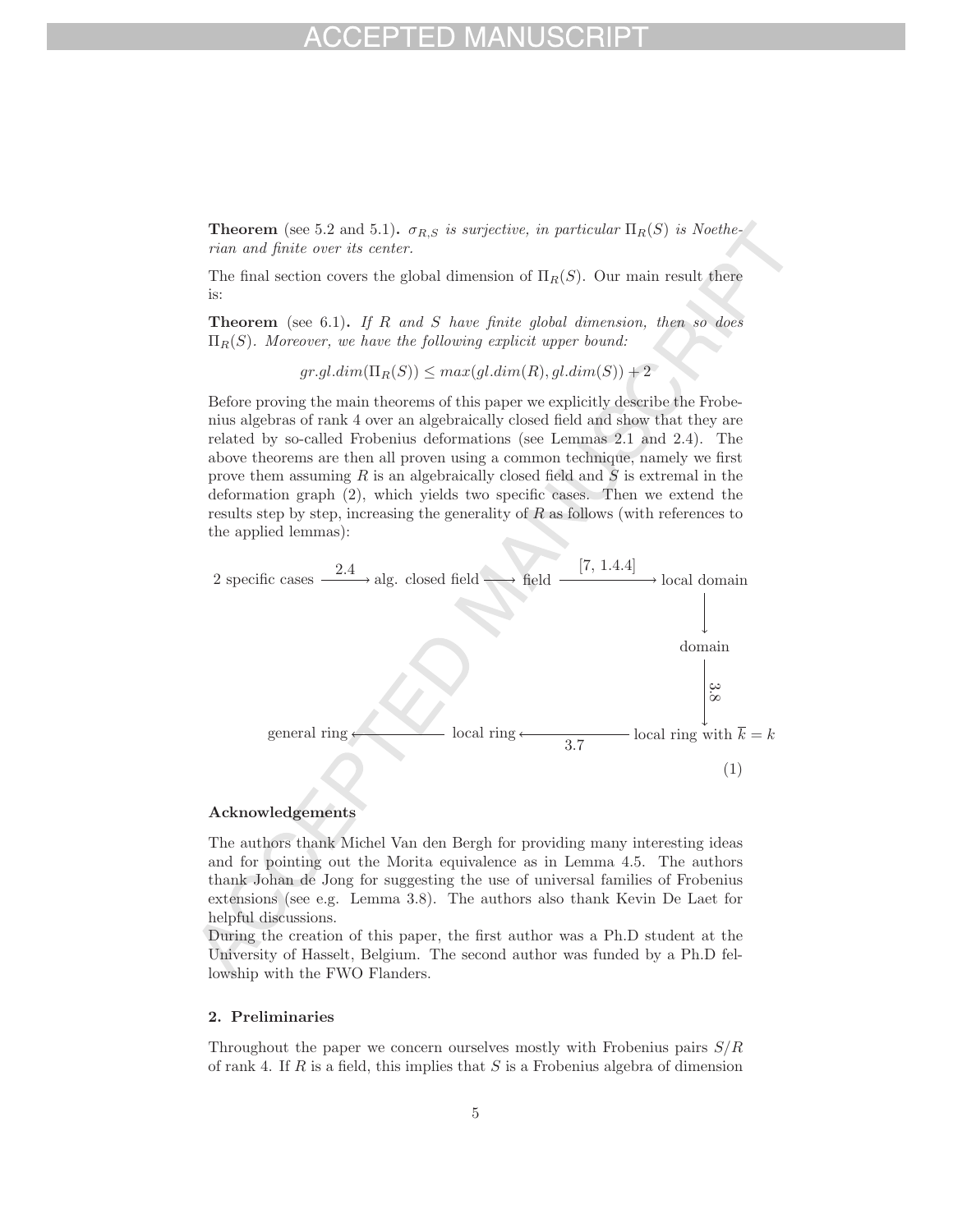4. It is an easy exercise to describe all such algebras in the algebraically closed case:

**Lemma 2.1.** Let k be an algebraically closed field and F a commutative Frobenius algebra of dimension  $\lambda$  over k. Then F is isomorphic to one of the following algebras:

$$
\left\{\begin{array}{c} k \oplus k \oplus k \oplus k \\ k[t]/(t^2) \oplus k \oplus k \\ k[s]/(s^2) \oplus k[t]/(t^2) \\ k[t]/(t^3) \oplus k \\ k[t]/(t^4) \\ k[s,t]/(s^2,t^2) \end{array}\right.
$$

Proof. First recall that

- 1. a direct sum of Frobenius algebras is itself Frobenius.
- 2. a finite dimensional commutative local  $k$ -algebra is Frobenius if and only if it has a unique minimal ideal.

It follows immediately that  $k[t]/(t^n)$  is Frobenius (of dimension n) over k as it has a unique minimal ideal  $(t^{n-1})$  and  $k[x_1,\ldots,x_n]/(x_1^2,\ldots,x_n^2)$  is also Frobenius (of dimension  $2^n$ ) with unique minimal ideal  $(x_1 \ldots x_n)$ . Thus the algebras in the above list are certainly Frobenius.

Now let F be Frobenius of dimension 4. Since  $F$  is Artinian, the structure theorem for Artinian rings  $[1,$  Theorem 8.7 states that  $F$  must (uniquely) decompose as a direct sum of local, Artinian k-algebras:

$$
F \cong F_1 \oplus \ldots \oplus F_n
$$

We can now use the classification of local  $k$ -algebras of small rank in [11, Table 1].

If  $n = 4$ , then clearly  $F = k \oplus k \oplus k \oplus k$ .

If  $n = 3$ , then  $F \cong A_1 \oplus k \oplus k$  where  $\dim_k(A_1) = 2$ , hence  $A_1 \cong k[t]/(t^2)$  which is Frobenius.

If  $n = 2$ , then either F splits as a sum of 2-dimensional local k-algebras, in which case we obtain  $F \cong k[s]/(s^2) \oplus k[t]/(t^2)$  or  $F = A_1 \oplus k$  where  $\dim_k(A_1) = 3$ . This again yields 2 possibilities: either  $A_1 \cong k[t]/(t^3)$ , which is Frobenius, or  $A_1 \cong k[s, t]/(s, t)^2$ . The latter however cannot be Frobenius as it is not selfinjective (the morphism  $A_1t \longrightarrow A_1 : t \mapsto s$  cannot be lifted to  $A_1 \longrightarrow A_1$ ).

Finally, assume  $n = 1$ . In this case F is a local k-algebra of dimension 4 and by [11] takes one of the five following forms:

$$
\begin{cases}\nk[t]/(t^4) \\
k[s, t]/(s^2, t^2) \\
k[s, t]/(s^2, st, t^3) \\
k[s, t, u]/(s, t, u)^2 \\
k[s, t]/(s^2 + t^2, st) \quad \text{(if char}(k)=2)\n\end{cases}
$$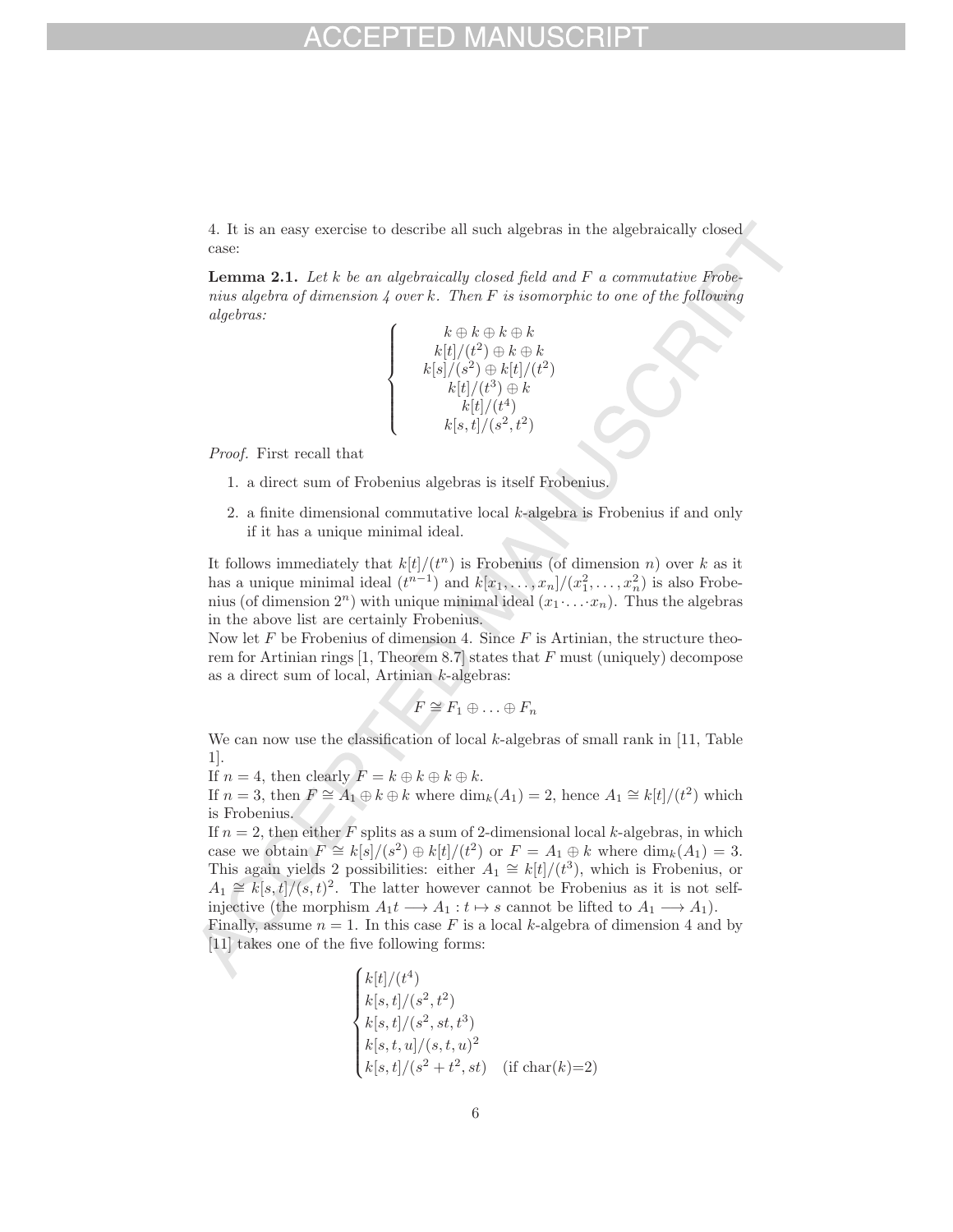The first two algebras are Frobenius whereas the other three are not as they are not self-injective by a similar argument as above.

 $\Box$ 

The 6 Frobenius algebras listed in the above lemma are related to each other by a notion closely related to deformations. For this purpose, we introduce the following ad hoc notion:

**Definition 2.2.** Let  $F$  and  $G$  be Frobenius algebras over a field  $k$ . A Frobenius deformation of F to G is a  $k[[u]]$ -algebra D such that D is relatively Frobenius over  $k[[u]]$  and

- 1.  $D/uD \cong F$  as a *k*-algebra
- 2.  $D_{(u)} \cong G \otimes_k k((u))$  as a  $k((u))$ -algebra

we write  $F \xrightarrow{\text{def}} G$ 

**Remark 2.3.** Instead of requiring that  $D/k[[u]]$  is relative Frobenius we may equivalently require that D is free over  $k[[u]]$  with rank equal to the dimension of F. The second condition in Definition 1.1 that  $\text{Hom}_{k[[u]]}(D, k[[u]])$  be isomorphic to D as a D-module is immediate by the corresponding condition on  $F/k$ . Indeed, the freeness of D together with (1) implies that  $F \otimes_k k[[u]] \cong D$ .

**Lemma 2.4.** There is a diagram of Frobenius deformations



*Proof.* We first describe  $F := k[s, t]/(s^2, t^2) \xrightarrow{\text{def}} G := k[t]/(t^4)$ . Let  $R := k[[u]]$ ,  $K := k((u))$  and define

$$
D := R[s, t]/(us - t^2, s^2, t^4)
$$

We claim that D defines a deformation from F to G. It is clear that  $D/uD \cong F$ as a  $k$ -algebra and the map

$$
D \longrightarrow K[t]/(t^4): u \mapsto u, s \mapsto t^2/u, t \mapsto t
$$

factors through an isomorphism

$$
D_{(u)} \longrightarrow K[t]/(t^4) = G \otimes_k K
$$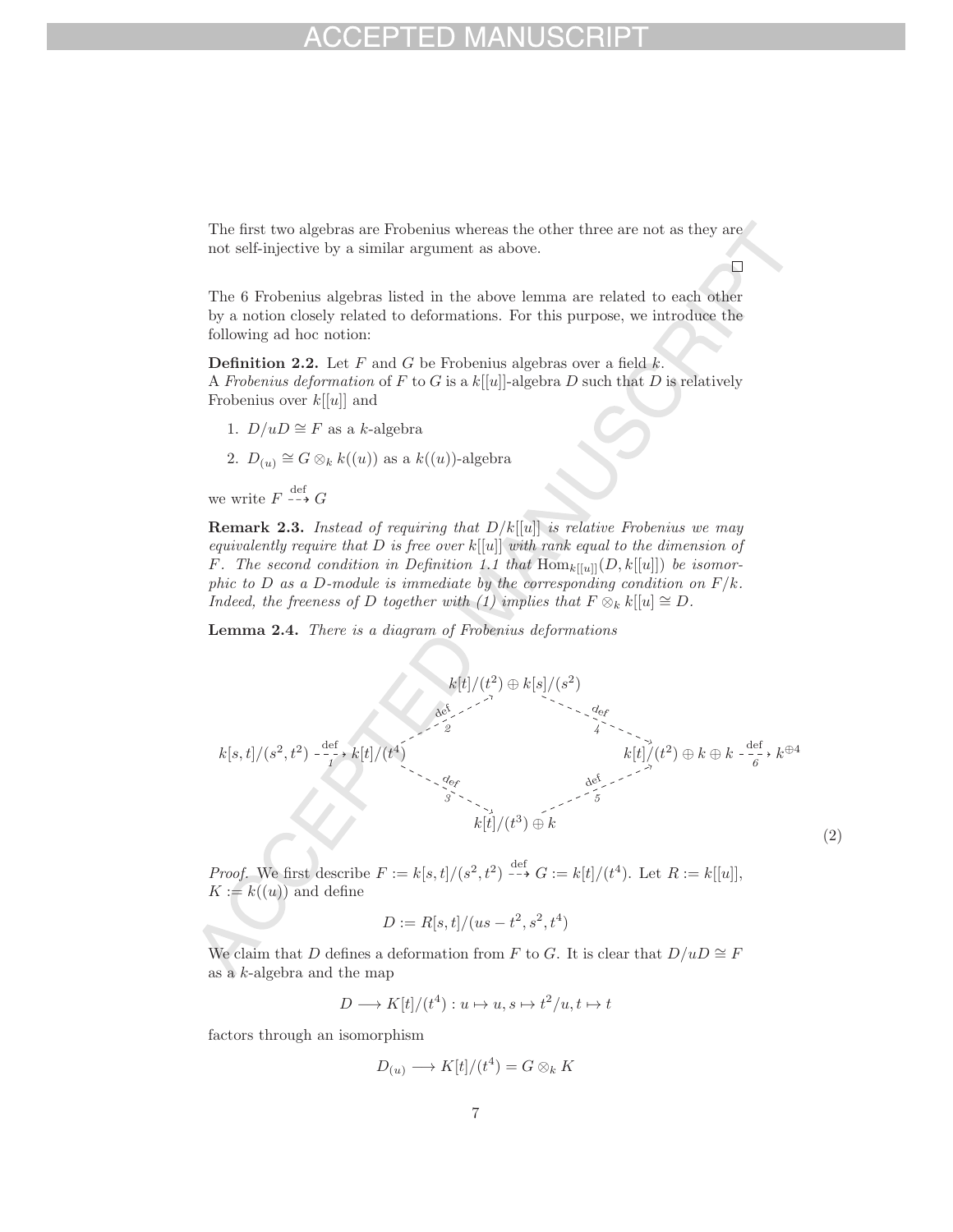Hence by the above remark it suffices to check that  $D$  is a free  $R$ -module of rank 4. This is obviously the case with  $e_1 = 1, e_2 = s, e_3 = t, e_4 = st$  providing an R-basis for D.

The other cases are similar. We first use the Chinese Remainder Theorem to find an alternate presentation for F of the forms  $k[t]/(f(t))$ . Then for each deformation  $F \stackrel{\text{def}}{\dashrightarrow} G$ , we try to find an alternate presentation for  $G \otimes_k K$ (again using the Chinese Remainder Theorem) of the form  $K[t]/(g(t))$  in such a way that  $g(t)|_{u=0} = f(t)$ . We then exhibit an R-algebra  $D := R[t]/(g(t))$ . We leave the reader to check that in each of our choices,  $(1, t, t^2, t^3)$  defines an R-basis.

| number |  |  | $6^* (char(k) \neq 2)$                                                                       |
|--------|--|--|----------------------------------------------------------------------------------------------|
| g(t)   |  |  | $\mid t^2(t-u)^2 \mid t^3(t-u) \mid (t-1)^2 t(t-u) \mid t^2(t-1)(t-u) \mid (t^2-u^2)(t^2-1)$ |

<sup>\*</sup> If char(k) = 2, one chooses  $D = R[t]/(t(t-u)) \oplus R^{\oplus 2}$  for deformation nr. 6 In this case  $(1, 0, 0), (t, 0, 0), (0, 1, 0), (0, 0, 1)$  provides the required R-basis for D.  $\Box$ 

## **3.** Computing  $rk(\Pi_R(S)_d)$

The construction of the algebra  $\Pi_R(S)$  (recall the definition from 1.3) is compatible with base change in the following way:

**Lemma 3.1** (Base Change for  $\Pi_R(S)$ ). Let  $S/R$  be relative Frobenius of rank n and  $R \longrightarrow R'$  a morphism of rings. Then

- 1.  $(R' \otimes_R S)/R'$  is relative Frobenius of rank n
- 2. there is a canonical isomorphism

$$
R' \otimes_R \Pi_R(S) \cong \Pi_{R'}(R' \otimes_R S)
$$

*Proof.* Assume that  $S/R$  is relative Frobenius. Then we can pick an R-basis  ${e_1,\ldots,e_n}$  for S and a generator  $\lambda$  for the S-module Hom $_R(S, R)$ . It is then easy to see that  $\{1\otimes e_1, \ldots, 1\otimes e_n\}$  is an  $R'$ -basis for  $R'\otimes_R S$  and that  $1\otimes \lambda$  is a generator for the  $S' \otimes_R S$ -module  $\text{Hom}_{R'}(R' \otimes_R S, R')$ , proving the first point. With this data we can thus construct  $\Pi_{R'}(R' \otimes_R S)$ . Moreover,

$$
R' \otimes_R (R \otimes_S \oplus_S S_R) \cong R'(R' \otimes_R S)_{R' \otimes_R S} \oplus R' \otimes_R S(R' \otimes_R S)_{R'}
$$

as an  $(R', R' \otimes_R S)$ -bimodule, and we obtain a canonical isomorphism

$$
R' \otimes_R T(R, S) \cong T(R', R' \otimes_R S)
$$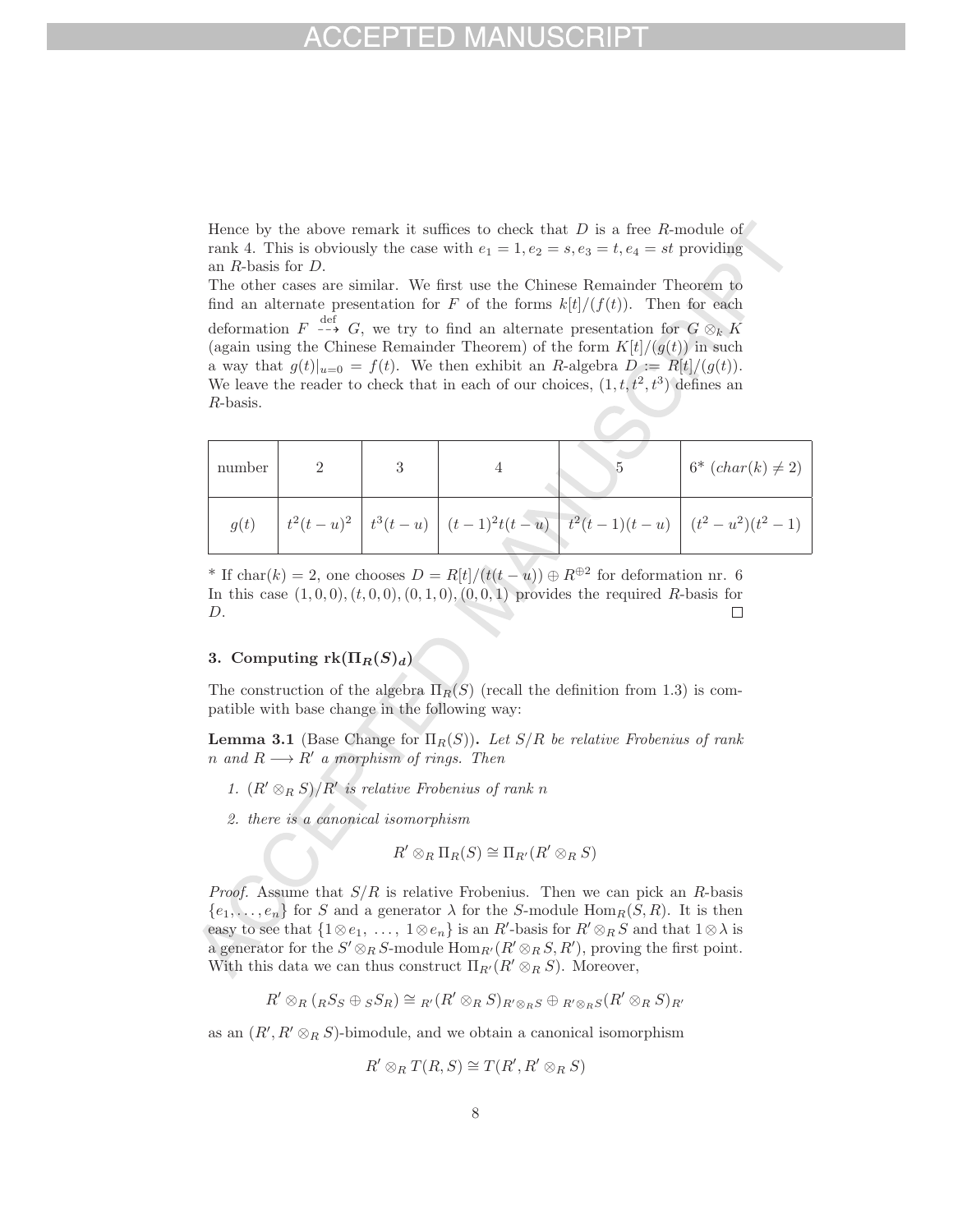which by our choice of basis preserves the relations, inducing an isomorphism

$$
R' \otimes_R \Pi_R(S) \cong \Pi_{R'}(R' \otimes_R S)
$$

To prove that the R-modules  $\Pi_R(S)_d$  are projective and to compute their ranks, following the method of proof described by diagram (1) in the introduction, we first treat the case where  $R$  is an algebraically closed field. We have the following lemma relating these vector spaces under deformation:

**Lemma 3.2.** Let F and G be Frobenius algebras over k and let  $F \dashrightarrow G$  be a Frobenius deformation. Then for all d, we have

$$
\dim_k(\Pi_k(F)_d) \ge \dim_k(\Pi_k(G)_d)
$$

*Proof.* Let  $R = k[[u]]$  and  $K = k((u))$ . Let  $m = \dim_k(\Pi_k(F)_d)$ . Assume that D is the R-algebra deforming F to G. Then since

$$
\Pi_k(F) = \Pi_k(k \otimes_R D) = k \otimes_R \Pi_R(D)
$$

by Lemma 3.1, Nakayama's lemma implies that a k-basis of length m for  $\Pi_k(F)_d$ lifts to a set of generators for  $\Pi_R(D)_d$ . Moreover, as

$$
K \otimes_k \Pi_k(G) = \Pi_K(K \otimes_k G) = \Pi_K(K \otimes_R D) = K \otimes_R (\Pi_R(D))
$$

this set of generators contains a K-basis for  $K \otimes \Pi_k(G)$ . It follows that

$$
\dim_K(K\otimes_k(\Pi_k(G)_d)=\dim_k(\Pi_k(G)_d)\leq m
$$

We will now prove that in the case of Frobenius algebras of rank 4 the above inequality is actually an equality. We first compute the ranks in two explicit cases:

**Lemma 3.3.** We have

$$
\dim_k\left(\Pi_k\left(\frac{k[s,t]}{(s^2,t^2)}\right)_d\right)\leq \left\{\begin{array}{ll}5(d+1)&{\rm if\ } d{\rm\ is\ even}\\4(d+1)&{\rm if\ } d{\rm\ is\ odd}\end{array}\right.
$$

Proof. This is proven in section 7.1.

**Lemma 3.4.** Let k be an algebraically closed field, then

$$
\dim_k \left( \Pi_k(k^{\oplus 4})_d \right) = \begin{cases} 5(d+1) & \text{if } d \text{ is even} \\ 4(d+1) & \text{if } d \text{ is odd} \end{cases}
$$

*Proof.* By Lemma 1.5,  $\Pi_k(S)$  is the preprojective algebra over k associated to the extended Dynkin quiver of  $Q = D_4$ .

Let  $\overline{Q}$  denote the double quiver, let 0 denote the central vertex and 1, 2, 3, 4 the outer vertices. Then for each  $d \in \mathbb{N}$  we consider the matrix  $W_d \in \mathbb{N}^{5 \times 5}$  where  $(W_d)_{ij}$  is the number of paths of length d in  $\overline{Q}$  starting at vertex i and ending at

9

 $\Box$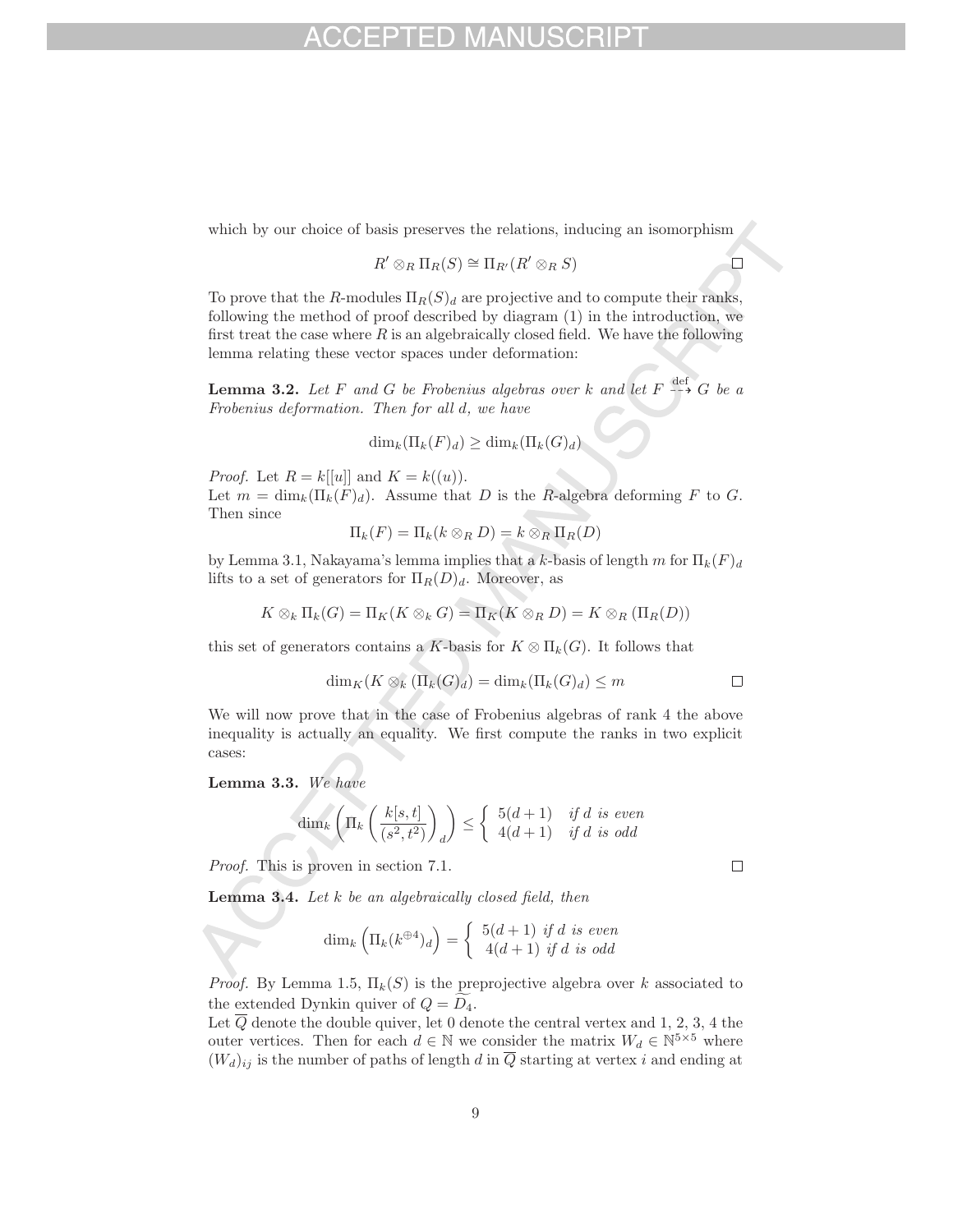vertex j, modulo relations. Finally write  $W(t) = \sum_{d=0}^{\infty} W_d t^d \in \mathbb{N}^{5 \times 5}[[t]]$ . Then by [6, Proposition 3.2.1] we have

$$
W(t) = \frac{1}{1 - t \cdot C + t^2}
$$

where  $C$  is the adjacency matrix of  $\overline{Q}$ , i.e.

$$
W(t) = \begin{pmatrix} 0 & 1 & 1 & 1 & 1 \\ 1 & 0 & 0 & 0 & 0 \\ 1 & 0 & 0 & 0 & 0 \\ 1 & 0 & 0 & 0 & 0 \end{pmatrix} + t^{2} \begin{pmatrix} 0 & 1 & 1 & 1 & 1 \\ 1 & 0 & 0 & 0 & 0 \\ 1 & 0 & 0 & 0 & 0 \end{pmatrix} + t^{2} \begin{pmatrix} 1+t^{2} & t(1+t^{2}) & t(1+t^{2}) & t(1+t^{2}) & t(1+t^{2}) \\ t(1+t^{2}) & 1-t^{2}+t^{4} & t^{2} & t^{2} & t^{2} \\ t(1+t^{2}) & t^{2} & 1-t^{2}+t^{4} & t^{2} & t^{2} \\ t(1+t^{2}) & t^{2} & t^{2} & 1-t^{2}+t^{4} & t^{2} \\ t(1+t^{2}) & t^{2} & t^{2} & t^{2} & 1-t^{2}+t^{4} & t^{2} \\ t(1+t^{2}) & t^{2} & t^{2} & t^{2} & 1-t^{2}+t^{4} \end{pmatrix}
$$

This gives the desired result as the Hilbert series of  $\Pi_k(S)$  now becomes

$$
h_{\Pi_k(S)}(t) = \sum_{d=0}^{\infty} \left( \sum_{i,j=0}^4 (W_d)_{i,j} \right) t^d
$$
  
\n
$$
= \sum_{i,j=0}^4 \sum_{d=0}^{\infty} (W_d)_{i,j} t^d
$$
  
\n
$$
= \frac{(1+t^2)^2 + 8t(1+t^2) + 4(1-t^2+t^4) + 12t^2}{(1-t^2)^2(1+t^2)}
$$
  
\n
$$
= \frac{5+8t+5t^2}{(1-t^2)^2}
$$
  
\n
$$
= (5+8t+5t^2) \sum_{l=0}^{\infty} (l+1)t^{2l}
$$
  
\n
$$
= \sum_{l=0}^{\infty} (5l+5(l+1))t^{2l} + 8(l+1)t^{2l+1}
$$
  
\n
$$
= \sum_{l=0}^{\infty} (5(2l+1))t^{2l} + 4((2l+1)+1)t^{2l+1}
$$

**Remark 3.5.** It is also possible to write down an explicit basis for  $\Pi_k(k^{\oplus 4})_d$ and compute the dimensions in a similar way as is done in  $\S 7.1$ . Alternatively one could also use noncommutative Groebner bases.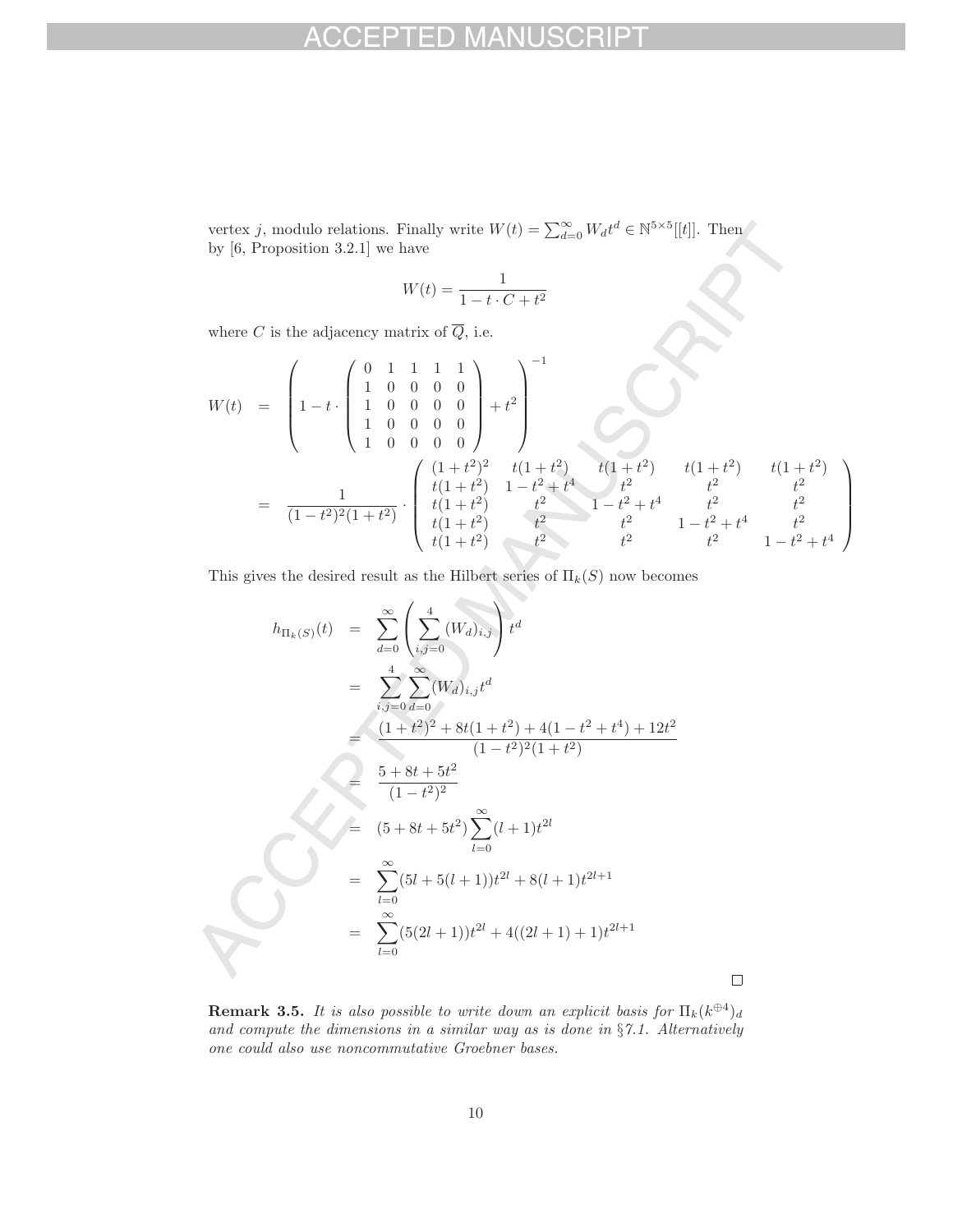**Corollary 3.6.** Let  $k$  be a field and  $F$  a Frobenius algebra (of rank  $4$ ) over  $k$ . Then the dimension of  $\Pi_k(F)_d$  is given by

$$
\dim_k \left( \Pi_k(F)_d \right) = \left\{ \begin{array}{c} 5(d+1) \text{ if } d \text{ is even} \\ 4(d+1) \text{ if } d \text{ is odd} \end{array} \right.
$$

*Proof.* By Lemma 3.1 we can reduce to the case where  $k$  is algebraically closed. The statement then follows as a combination of Lemmas 2.1, 2.4, 3.2, 3.3 and 3.4  $\Box$ 

To extend the result from fields to general rings we will need the following two lemmas. They essentially show that locally every relative Frobenius pair can be obtained through base change (following Lemma 3.1) from a relative Frobenius pair where the ground ring is a polynomial ring over the integers.

**Lemma 3.7.** Let R be a local ring with residue field k with algebraic closure  $\overline{k}$ . Then there is a faithfully flat morphism  $R \longrightarrow \overline{R}$  where  $\overline{R}$  is a local ring with residue field  $\overline{k}$ .

Proof. This is an immediate application of [8, 10.3.1]

**Lemma 3.8.** Let  $R$  be a local ring with an algebraically closed residue field  $k$ . Let  $S/R$  be relative Frobenius of rank 4. Then there exists a domain R, together with a morphism  $\tilde{R} \longrightarrow R$  and a ring  $\tilde{S}$  with  $\tilde{S}/\tilde{R}$  relative Frobenius of rank 4 such that  $\tilde{S} \otimes_{\tilde{R}} R \cong S$ .

Moreover  $\tilde{R}$  can be chosen to be chosen of the form  $\mathbb{Z}[x_1,\ldots,x_m]_f$ , the localization of a polynomial ring over  $\mathbb Z$  at some non-zero element f.

Proof. We prove the theorem in a specific case and quickly sketch the other cases, leaving some details to the reader. By Lemmas 3.1 and 2.4,  $S \otimes_R k$  is one of the 6 Frobenius algebras listed in 2.1. Assume  $S \otimes_R k = k[s, t]/(s^2, t^2)$  and let  $\tilde{s}, \tilde{t} \in S$  be lifts of s and t. Since  $(1, s, t, st)$  is a k-basis for  $S \otimes_R k$  by the proof of 2.4, Nakayama's lemma implies that  $(1, \tilde{s}, \tilde{t}, \tilde{s}\tilde{t})$  forms a set of R-generators for S. In particular we can write:

$$
\begin{array}{rcl}\n\tilde{s}^2 & = & a_1 + b_1 \tilde{s} + c_1 \tilde{t} + d_1 \tilde{s} \tilde{t} \\
\tilde{t}^2 & = & a_2 + b_2 \tilde{s} + c_2 \tilde{t} + d_2 \tilde{s} \tilde{t}\n\end{array}
$$

where  $a_1, \ldots, d_2$  all lie in the maximal ideal of R (because  $s^2 = t^2 = 0$  in  $S \otimes k$ ). We thus have a canonical morphism

$$
\pi:R[\tilde{s},\tilde{t}]/(a_1+b_1\tilde{s}+c_1\tilde{t}+d_1\tilde{s}\tilde{t}-\tilde{s}^2,a_2+b_2\tilde{s}+c_2\tilde{t}+d_2\tilde{s}\tilde{t}-\tilde{t}^2)\longrightarrow S
$$

such that  $\pi \otimes_R k$  is the identity morphism. It follows that  $\pi$  is surjective, moreover since S is free over R, we have  $0 = \ker(\pi \otimes_R k) = \ker(\pi) \otimes_R k$  and  $\ker(\pi) = 0$  using Nakayama's lemma once more.  $\pi$  is thus an isomorphism. There is a canonical morphism

$$
A := \mathbb{Z}[a_1, b_1, c_1, d_1, a_2, b_2, c_2, d_2] \longrightarrow R
$$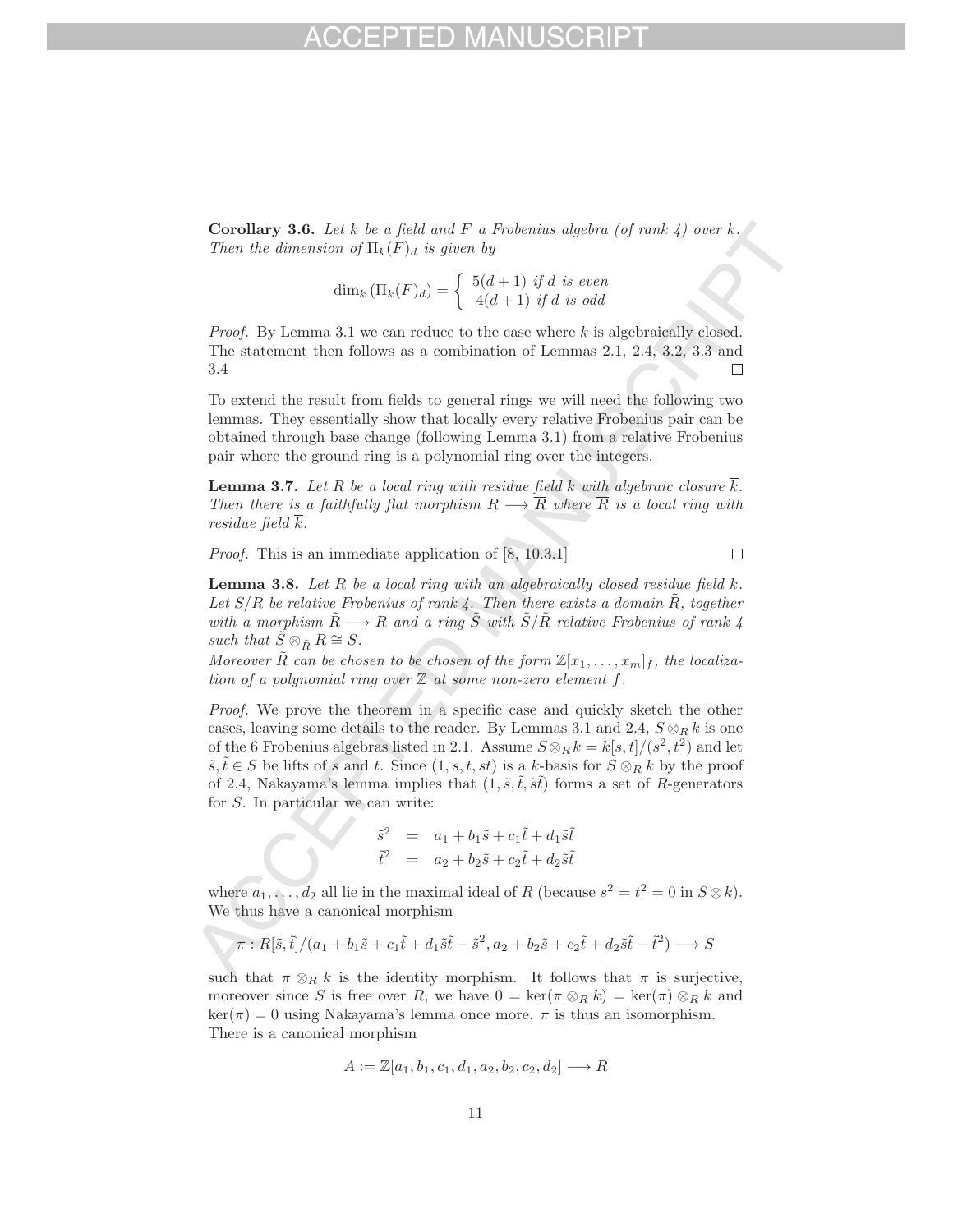Let  $f = 1 - d_1 d_2$  and denote  $\tilde{R} = A_f$ . Then as the image of f in R is invertible (because  $d_1, d_2$  lie in the maximal ideal of  $R$ ), the above morphism factors through a morphism  $\tilde{R} \longrightarrow R$ . Finally set

$$
\tilde{S} = \tilde{R}[\tilde{s}, \tilde{t}]/(a_1 + b_1 \tilde{s} + c_1 \tilde{t} + d_1 \tilde{s} \tilde{t} - \tilde{s}^2, a_2 + b_2 \tilde{s} + c_2 \tilde{t} + d_2 \tilde{s} \tilde{t} - \tilde{t}^2)
$$

By construction we have

$$
\tilde{S} \otimes_{\tilde{R}} R \cong R[\tilde{s}, \tilde{t}]/(a_1 + b_1 \tilde{s} + c_1 \tilde{t} + d_1 \tilde{s} \tilde{t} - \tilde{s}^2, a_2 + b_2 \tilde{s} + c_2 \tilde{t} + d_2 \tilde{s} \tilde{t} - \tilde{t}^2) \stackrel{\pi}{\cong} S
$$

It hence suffice to prove  $\tilde{S}/\tilde{R}$  is relative Frobenius of rank 4. For this note that  $(e_i)_{i=1,\ldots,4} := (1, \tilde{s}, \tilde{t}, \tilde{s}\tilde{t})$  is an  $\tilde{R}$ -basis for  $\tilde{S}$ . Moreover, if we let  $\lambda \in \text{Hom}_{\tilde{R}}(\tilde{S}, \tilde{R})$ denote the projection onto the component  $\tilde{R}\tilde{s}\tilde{t}$ , the matrix of  $\lambda(e_i,e_j)$  is of the form

$$
\Theta = \begin{bmatrix} 0 & 0 & 0 & 1 \\ 0 & d_1 & 1 & * \\ 0 & 1 & d_2 & * \\ 1 & * & * & * \end{bmatrix}
$$

Hence  $\Theta$  has determinant  $1 - d_1 d_2$ , which by construction is invertible in  $\tilde{R}$ , proving that  $\tilde{S}$  is indeed Frobenius of rank 4 over  $\tilde{R}$  by Remark 1.2.

In the 5 other cases from Lemma 2.1 we have  $S \otimes k = k[t]/(t^4 + at^3 + bt^2 + ct + d)$ for some  $a, b, c, d \in k$  and we can choose  $\tilde{R}, \tilde{S}$  of the form  $\tilde{R} := \mathbb{Z}[\alpha, \beta, \gamma, \delta]$  and  $\tilde{S} := \tilde{R}[t]/(t^4 + \alpha t^3 + \beta t^2 + \gamma t + \delta)$ . For each choice of  $\alpha, \beta, \gamma, \delta$  we have that  $\tilde{S}/\tilde{R}$  is relative Frobenius of rank 4, because the corresponding matrix  $\Theta$  will have determinant exactly 1. We leave the details to the reader.  $\Box$ 

We can now prove the main theorem of this section:

**Theorem 3.9.** 
$$
\Pi_R(S)_d
$$
 is projective of rank  $\begin{cases} 5(d+1) & \text{if } d \text{ is even} \\ 4(d+1) & \text{if } d \text{ is odd} \end{cases}$ .

*Proof.* First let  $R$  be a local domain with residue field  $k$  and field of fractions K. By Corollary 3.6 and Lemma 3.1 we have for each degree d:

 $\dim_K(K\otimes_R \Pi_R(S)_d) = \dim_K(\Pi_K(K\otimes_R S)_d) = \dim_k(\Pi_k(k\otimes_R S)_d) = \dim_k(k\otimes_R \Pi_R(S)_d)$ 

Then [7, 1.4.4] implies that  $\Pi_R(S)$  is free of the stated ranks computed in Corollary 3.6.

Next, let R be any domain. Then for each  $\mathfrak{p} \in \text{Spec}(R)$ ,  $R_{\mathfrak{p}} \otimes_R \Pi_R(S) \cong$  $\Pi_{R_{\mathfrak{p}}}(R_{\mathfrak{p}}\otimes S)$  is a generalized preprojective algebra over the local domain  $R_{\mathfrak{p}}$ and hence in each degree is a free module of the stated rank. As these ranks do not depend on the choice of p, Serre's theorem (see for example [15]) now implies that  $\Pi_R(S)_d$  is projective of the stated rank.

Next, let  $R$  be a (possibly non-reduced) local ring with algebraically closed residue field. Then by Lemma 3.8 there is a domain  $\ddot{R}$ , a morphism  $\ddot{R} \longrightarrow R$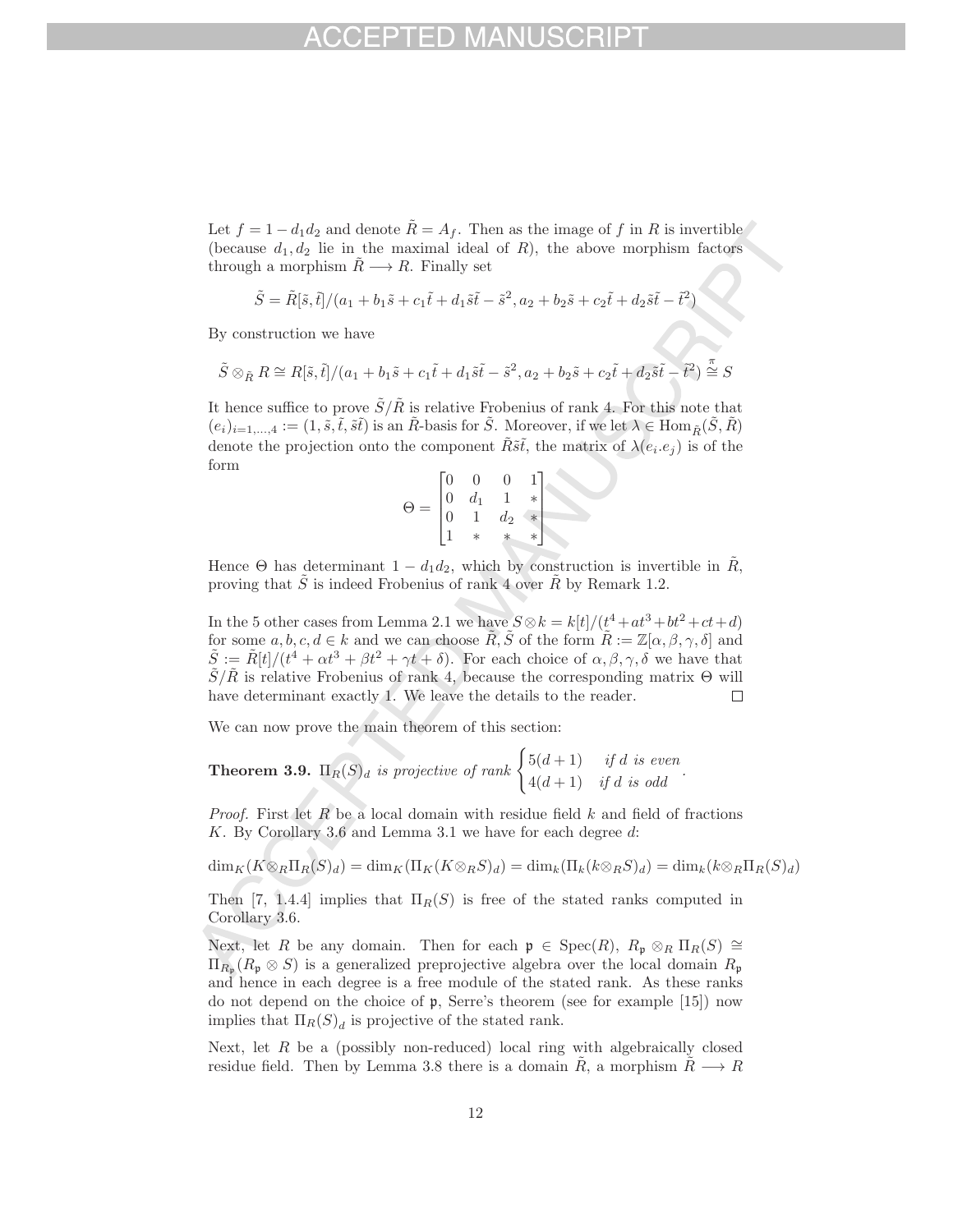and a ring S such that  $\tilde{S}/\tilde{R}$  is relative Frobenius of rank 4 and  $S \cong \tilde{S} \otimes_{\tilde{R}} R$ . By the above  $\Pi_{\tilde{R}}(\tilde{S})_d$  is a projective  $\tilde{R}$ -module of the given ranks and hence  $\Pi_R(S)_d = \Pi_{\tilde{R}}(\tilde{S})_d \otimes R$  is a projective R-module of the above rank.

To extend the result to general local rings, we invoke Lemma 3.7 to find a faithfully flat morphism  $\phi: R \longrightarrow \overline{R}$ . By the above  $\Pi_{\overline{R}}(\overline{R} \otimes S)_d \cong \overline{R} \otimes \overline{\Pi}_R(\overline{S})_d$ is a free  $\overline{R}$ -module of the desired rank. By the faithfully flatness of  $\phi$ ,  $\Pi_R(S)_d$ is itself a free R-module of the desired rank.

Finally we extend the statement from local rings to general commutative rings by again applying Serre's theorem [15] .  $\Box$ 

The following Lemma is a slightly more technical variation of Theorem 3.9 which will be required in the final section of this paper.

**Lemma 3.10.**  $(1_R \cdot \Pi_R(S))_d$  and  $(1_S \cdot \Pi_R(S))_d$  are projective R-modules of ranks

$$
\mathrm{rk}((1_R\cdot \Pi_R(S))_d=\begin{cases} d+1 &\textit{if $d$ is even} \\ 2(d+1) &\textit{if $d$ is odd} \end{cases}
$$

and

$$
\mathrm{rk}((1_S\cdot \Pi_R(S))_d=\begin{cases} 4(d+1)&\textit{if $d$ is even}\\ 2(d+1)&\textit{if $d$ is odd}\end{cases}
$$

*Proof.* We can write  $\Pi_R(S) = 1_R \cdot \Pi_R(\overline{S}) \oplus 1_S \cdot \Pi_R(S)$ . This immediately implies that both modules are projective by Theorem 3.9. Moreover, it is easy to see that this decomposition is preserved under both base change through a morphism  $R \longrightarrow R'$  and Frobenius deformations  $F \stackrel{\text{def}}{\dashrightarrow} G$  in the obvious sense. From this, we can conclude, using an argument similar to the proof of Theorem 3.9 shows that it suffices to check the cases where  $R = k$  and  $S = k^{\oplus 4}$  or  $S = k[s, t]/(s^2, t^2).$ 

For the first case we notice that the values of the Hilbert series  $h_{1_k \cdot \Pi_R(S)}(t)$  can be computed using the proof of Lemma 3.4 by adding the entries in the first column of  $W(t)$ , giving

$$
h_{1_k, \Pi_k(S)}(t) = \frac{(1+t^2)^2 + 4 \cdot t(1+t^2)}{(1-t^2)^2(1+t^2)}
$$
  
= 
$$
\frac{1+6t+t^2}{(1-t^2)^2}
$$
  
= 
$$
(1+6t+t^2) \sum_{l=0}^{\infty} (l+1)t^{2l}
$$
  
= 
$$
\sum_{l=0}^{\infty} (2l+1)t^{2l} + \sum_{l=0}^{\infty} 2((2l+1)+1)t^{2l+1}
$$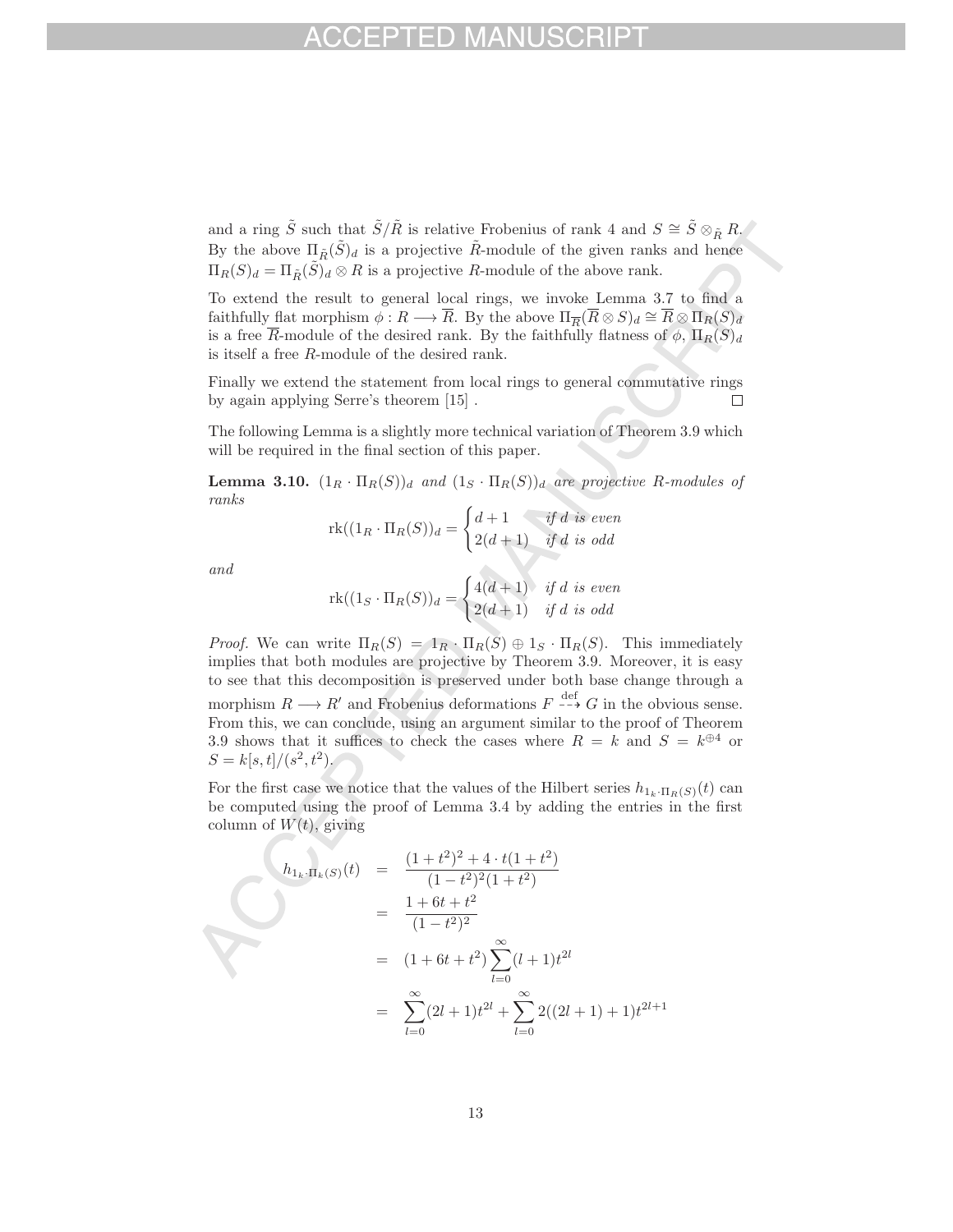In a similar fashion, we find

$$
h_{1_S \cdot \Pi_k(S)}(t) = \sum_{l=0}^{\infty} 4(2l+1)t^{2l} + \sum_{l=0}^{\infty} 2((2l+1)+1)t^{2l+1}
$$

For the second case where we assume  $S = k[s, t]/(s^2, t^2)$  this is a dreary calculation which follows from the "Type I"-"Type II"-classification of the generators of  $\Pi_k(S)$  found in section 7.1.  $\Box$ 

# **4.** Base Change for  $Z(\Pi_R(S))$  and  $\text{rk}(Z(\Pi_R(S))_d)$

Throughout this section, S will be relative Frobenius of rank 4 over a noetherian ring R. In this section, we will prove some results describing the center of  $\Pi_R(S)$ . To ease notation, we will write  $Z_d(R, S)$  for the degree d-part of the center of  $\Pi_R(S)$ .

**Theorem 4.1.**  $Z_d(R, S)$  is a split R-submodule of  $\Pi_R(S)_d$  for each  $d \in \mathbb{N}$ .

**Theorem 4.2.** Let  $R \longrightarrow R'$  be a morphism of rings. Then the canonical morphism

$$
Z(\Pi_R(S))\otimes_R R'\longrightarrow Z(\Pi_{R'}(S\otimes_R R'))
$$

is an isomorphism.

**Theorem 4.3.**  $Z_d(R, S)$  is a projective R-module of rank

$$
\begin{cases} \frac{d}{4} + 1 & \text{if } d \equiv 0 \pmod{4} \\ \frac{d-2}{4} & \text{if } d \equiv 2 \pmod{4} \\ 0 & \text{else} \end{cases}
$$

The proofs of these theorems are heavily intertwined, we shall prove them using to the following diagram of implications:

Theorem 4.3 when *R* is a field 
$$
\Downarrow
$$
  
\nTheorems 4.3 and 4.1 when *R* is a local domain  $\Downarrow$   
\nTheorem 4.1 for general *R*  
\n $\Downarrow$   
\nTheorem 4.2 for general *R*  
\n $\Downarrow$   
\nTheorem 4.3 for general *R*

In several of these steps we use the fact that in each degree the center  $Z_d(R, S)$ can be obtained as kernel of a morphism between projective R-modules. For this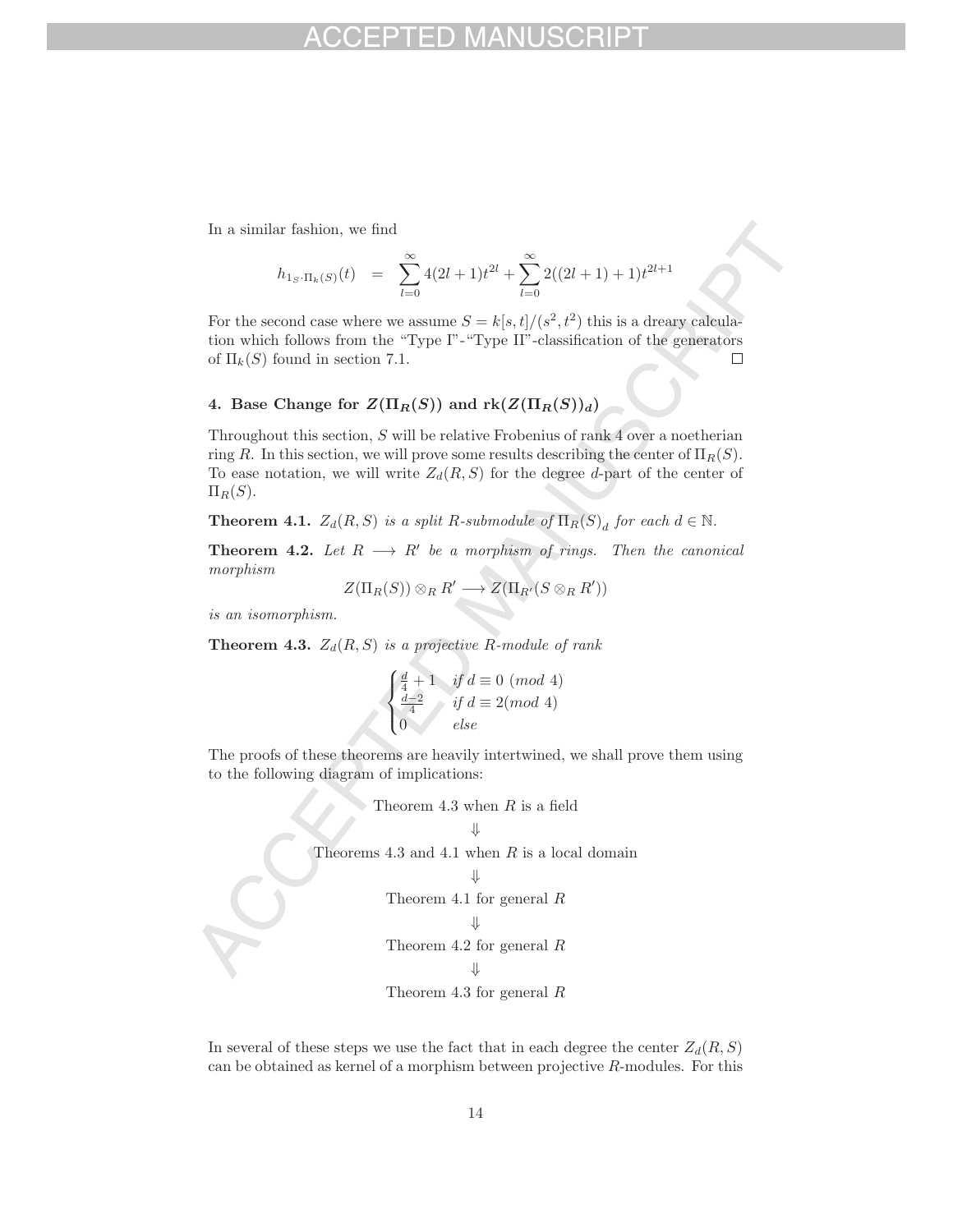recall from the discussion preceding Definition 1.3 that since  $\Pi_R(S)_0 = R \oplus S$ and S is a free R-module of rank 4. there exist an R-basis  $\{1_R := a_1^0 \ldots, a_5^0\}$ for  $\Pi_R(S)_0$ . Moreover, there exists an R-basis of the form

$$
(a_i^1)_{i=1,\ldots,8} := \{e_1,\ldots,e_4,f_1,\ldots,f_4\}
$$

for  $\Pi_R(S)_1$  such that  $\lambda(e_if_j) = \delta_{ij}$  for some chosen generator  $\lambda$  of the S-module  $\text{Hom}_R(S, R)$ . Now, since  $\Pi_R(S)$  is generated in degrees 0 and 1, for each degree d there is a morphism

$$
\phi_{R,S}: \Pi_R(S)_d \longrightarrow (\Pi_R(S)_d^{\oplus 5}) \bigoplus (\Pi_R(S)_{d+1}^{\oplus 8}) : x \mapsto \left( \left( [x, a_i^0] \right)_i, \left( [x, a_j^1] \right)_j \right) \tag{3}
$$

whose kernel is precisely  $Z_d(R, S)$ . In other words there is a left-exact sequence of the form:

$$
0 \longrightarrow Z_d(R, S) \longrightarrow \Pi_R(S)_d \stackrel{\phi_{R,S}}{\longrightarrow} \Pi_R(S)_d^{\oplus 5} \oplus \Pi_R(S)_{d+1}^{\oplus 8} \tag{4}
$$

In particular we obtain the following special case of Theorem 4.2:

**Lemma 4.4** (flat base change). Let  $R \rightarrow R'$  be a flat morphism of rings. Then the canonical map

$$
R' \otimes_R Z_d(R, S) \longrightarrow Z_d(R' \otimes_R S)
$$

is an isomorphism for each  $d \in \mathbb{N}$ .

*Proof.* The construction of the morphism  $\phi_{R,S}$  is compatible with base change by the proof of Lemma 3.1 and tensoring with flat modules preserves left exact sequences. Hence

$$
R' \otimes Z_d(R, S) = R' \otimes \ker(\phi_{R, S}) = \ker(R' \otimes \phi_{R, S}) = \ker(\phi_{R', R' \otimes S}) = Z_d(R', R' \otimes S)
$$

As stated in Theorem 4.2 we will show that in fact the above result holds for arbitrary morphisms. Following the technique of proof outlined in diagram (1) we shall first compute the dimension of  $Z_d(R, S)$  in two specific cases:

**Lemma 4.5.** Let k be an algebraically closed field with char(k)  $\neq 2$  and  $F =$  $k^{\oplus 4}$ , then  $\Pi_k(F)$  is Morita equivalent to the skew group ring  $k[x, y] \# BD_2$  where

$$
BD_2 = \langle a, b \mid a^4 = b^4 = 1, a^2 = b^2, ab = ba^3 \rangle
$$

is the binary dihedral group of order 8 acting on  $k[x, y]$  via

$$
a\cdot x=ix,\ a\cdot y=-iy,\ b\cdot x=y,\ b\cdot y=x
$$

*Proof.* Let Q be be the extended Dynkin quiver  $D_4$  and  $\overline{Q}$  the double quiver. Then  $\overline{Q}$  is the McKay-quiver of  $BD_2$  acting on  $k[x, y]$  through the rule described above. Now, by [3, Corollary 4.2] (which was already announced in [13] or see [4]) the (classical) preprojective algebra  $\Pi_k(Q)$  is Morita equivalent to  $k[x, y] \# BD_2$ . The result now follows from Lemma 1.5.  $\Box$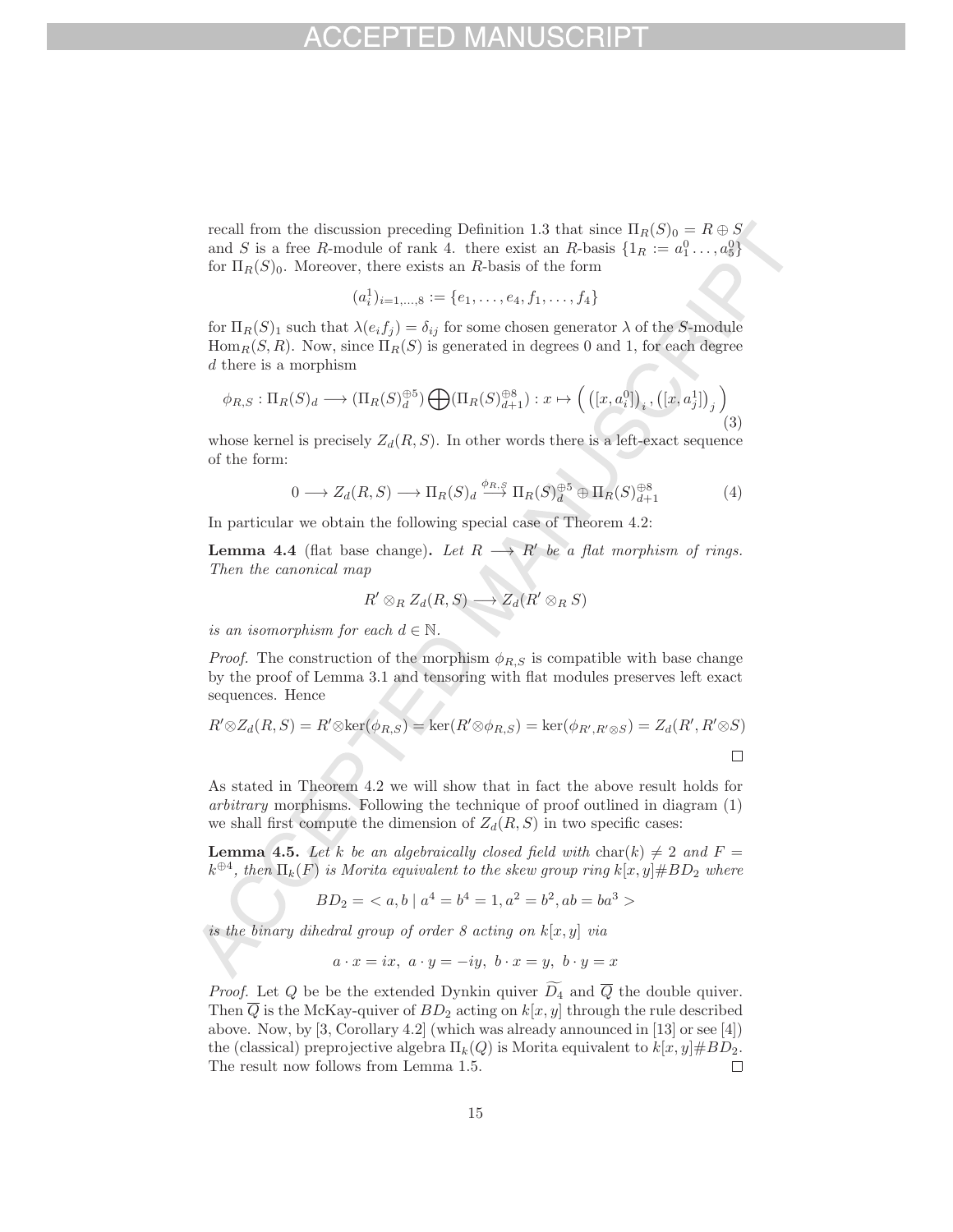Using this and the explicit presentation of generators and relations for the  $D_{4-}$ singularity (see for example [12]), we obtain:

**Lemma 4.6.** Let k be an algebraically closed field with  $char(k) \neq 2$ , then there is an isomorphism of rings:

$$
Z\left(\Pi_k(k^{\oplus 4})\right) \cong \frac{k[A, B, C]}{(C^2 - B(A^2 - 4B^2))}
$$

where  $A, B$  are homogeneous elements in degree  $\lambda$  and  $C$  is a homogeneous element in degree 6.

Proof. By Lemma 4.5 and the fact that the center of a ring is invariant under Morita equivalence, we have

$$
Z\left(\Pi_k(k^{\oplus 4})\right) \cong Z\left(k[x, y] \# BD_2\right) = k[x, y]^{BD_2}
$$

Hence we need to find the invariants in  $k[x, y]$  under the action of  $BD_2$  where the generators a and b act on  $(x, y)$  through the rule

$$
a\mapsto \begin{bmatrix} 0 & 1 \\ -1 & 0 \end{bmatrix} \text{ and } b\mapsto \begin{bmatrix} \xi_4 & 0 \\ 0 & \xi_4^3 \end{bmatrix}
$$

where  $\xi_4$  is a primitive 4th root of unity, i.e.

$$
a \cdot x^m y^n = (-1)^n x^n y^m \quad \text{and} \quad b \cdot x^m y^n = \xi_4^{m+3n} x^m y^n
$$

Let  $P(x, y) = \sum_{m,n} c_{m,n} x^m y^n \in k[x, y]$ . Then  $a \cdot P = P$  implies  $c_{n,m} =$  $(-1)^{m}c_{m,n}$  for all m, n and  $b\cdot P = P$  implies  $c_{m,n} = 0$  unless  $m+3n \equiv 0 \pmod{4}$ . In particular  $k[x, y] \# BD_2$  admits the following k-basis:

$$
\{x^{4i-2j}y^{2j} + x^{2j}y^{4i-2j} \mid i, j \in \mathbb{N}, j \le i\}
$$
  

$$
\cup \{x^{4i-2j+1}y^{2j+1} - x^{2j+1}y^{4i-2j+1} \mid i, j \in \mathbb{N}, j < i\}
$$

Hence, as a k-algebra it is generated by  $A = x^4 + y^4$ ,  $B = x^2y^2$ ,  $C = x^5y - xy^5$ which satisfy the relation  $\tilde{C}^2 - B(A^2 - 4B^2) = 0$  in degree 12. We leave it to the reader to check that this is the only possible relation the reader to check that this is the only possible relation

**Corollary 4.7.** Let k be an algebraically closed field (possibly of characteristic  $2)$ , then

$$
\dim_k\left(Z_d\left(k,k^{\oplus 4}\right)\right) = \begin{cases} \frac{d}{4} + 1 & \text{if } d \equiv 0 \pmod{4} \\ \frac{d-2}{4} & \text{if } d \equiv 2 \pmod{4} \\ 0 & \text{else} \end{cases}
$$

Proof. Combining Lemma 1.5 with T. Schedler's result [14, Theorem 10.1.1.] we may in fact assume  $k$  has characteristic different from 2. In this case the result follows from an explicit computation using the presentation exhibited in Lemma 4.6.  $\Box$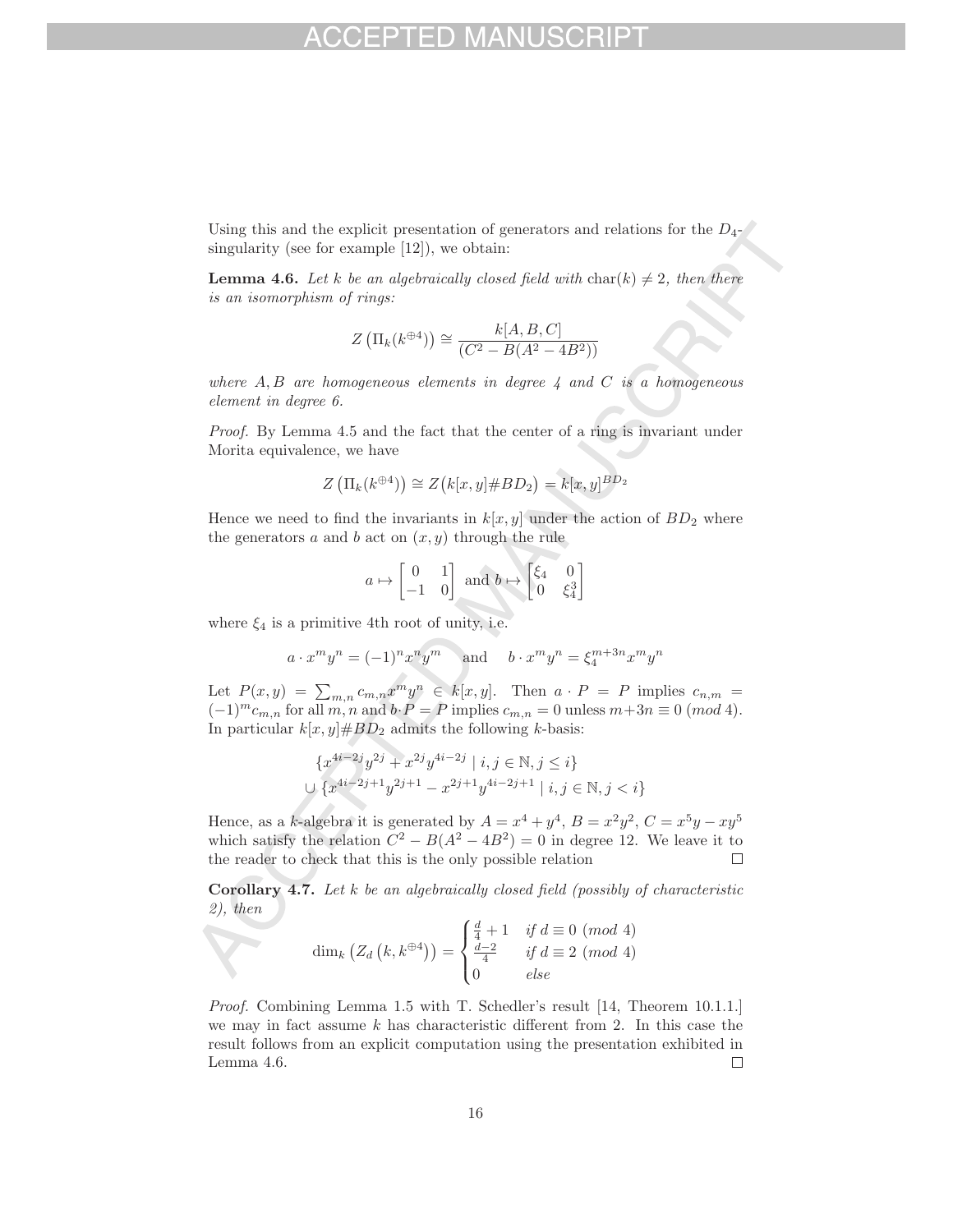For the second specific case we have:

**Lemma 4.8.** Let k be a field, then

$$
ZZ\Big(\Pi_k\big(k[s,t]/(s^2,t^2)\big)\Big) \cong \frac{k[A,B,C]}{(C^2)}
$$

where  $A, B$  are homogeneous elements of degree  $\downarrow$  and  $C$  is a homogeneous element of degree 6. In particular the Hilbert series of  $Z(\Pi_k(k[s,t]/(s^2,t^2)))$  is the same as in Corollary 4.7.

Proof. We defer the proof to section 7.2.

We shall use the following lemma to compute  $\dim_k(Z_d(k, F))$  in the more general case where  $F$  is a Frobenius algebra of dimension 4 over a (possibly not algebraically closed) field k.

**Lemma 4.9.** Let F and G be two Frobenius algebras over a field k such that  $F \xrightarrow{\text{def}} G$ . Then for each  $d \in \mathbb{N}$ ,

$$
\dim_k(Z_d(k, F)) \ge \dim_k(Z_d(k, G))
$$

*Proof.* Let  $D$  be the algebra deforming  $F$  to  $G$  provided by Definition 2.2 and denote  $R = k[[u]], K = k((u)).$  As in the left exact sequence (3), we write  $Z_d(R, D) = \text{ker}(\phi)$  and let  $\Phi$  be the matrix corresponding to  $\phi$ .

Let  $\Phi_K$  denote the same matrix with coefficients viewed in the fraction field K and  $\Phi_k$  denote the matrix with coefficients viewed in the residue field k. Then by construction,

$$
\ker(\Phi_K) = \ker(K \otimes_R \phi) = Z_d(K, K \otimes_R D)
$$

and

$$
\ker(\Phi_k) = \ker(k \otimes_R \phi) = Z_d(k, k \otimes_R D)
$$

Now,

$$
\dim_k(Z_d(k, G)) = \dim_K(K \otimes_k (Z_d(k, G))
$$
  
= 
$$
\dim_K(Z_d(K, K \otimes_k G))
$$
  
= 
$$
\dim_K(Z_d(K, K \otimes_R D))
$$
  
= 
$$
\dim_K(\ker(\Phi_K))
$$

Since clearly  $\dim_k(\ker(\Phi_k) \geq \dim_K(\ker(\Phi_K))$ , the claim follows.

**Lemma 4.10.** Let F be a Frobenius algebra of dimension 4 over a field k. Then

$$
\dim_k (Z_d (k, F)) = \begin{cases} \frac{d}{4} + 1 & \text{if } d \equiv 0 \pmod{4} \\ \frac{d-2}{4} & \text{if } d \equiv 2 \pmod{4} \\ 0 & \text{else} \end{cases}
$$
(5)

 $\Box$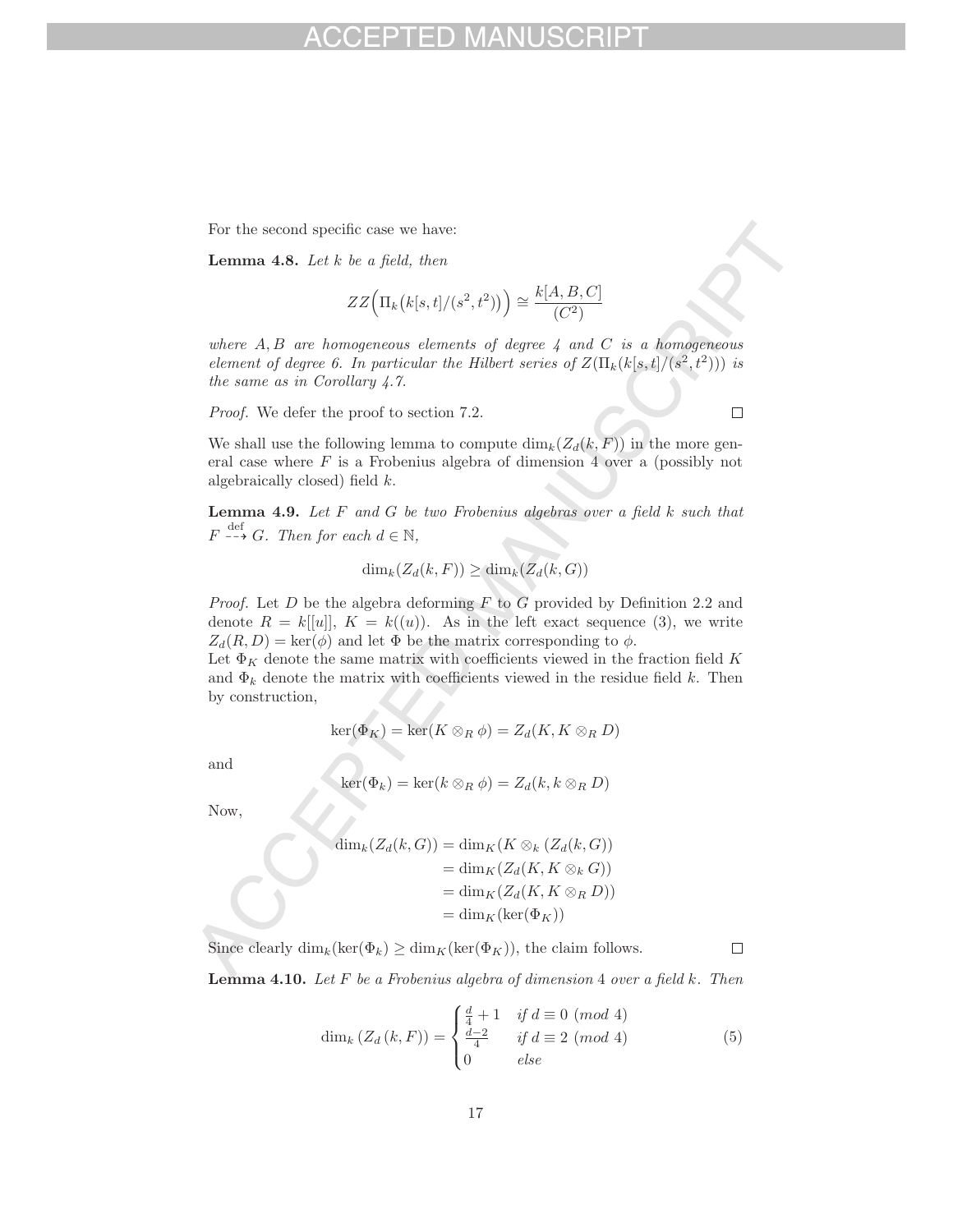*Proof.* If  $k$  is algebraically closed, this follows from the fact that all Frobenius algebras fit inside a directed diagram of deformations by Lemmas 2.1 and 2.4, together with the inequality proven above in 4.9 and the fact that the result holds for the extremal cases in the diagram satisfy the result by 4.8 and Corollary 4.7.

For the general case we use the flat base change lemma 4.4.

## $\Box$

**Lemma 4.11.** Theorems  $\angle 4.3$  and  $\angle 4.1$  hold in the case where  $(R, \mathfrak{m})$  is a local domain.

*Proof.* Let  $\phi_{R,S}$  be the morphism defining the left exact sequence (3). Then  $\phi_{R,S}$  is a morphism between free R-modules of finite rank and hence can be represented by a matrix  $\Phi$  with respect to some chosen basis for  $V := \Pi_R(S)_d$ and  $W := (\Pi_R(S)_d^{\oplus 5}) \bigoplus (\Pi_R(S)_{d+1}^{\oplus 8})$ . Let  $\Phi_k$  be the matrix with coefficients viewed in the residue field  $k = R/\mathfrak{m}$ . Then  $\Phi_k$  is a matrix representing the morphism  $k \otimes \phi$  after the choice of induced k-basis for  $k \otimes_R V$  and  $k \otimes_R W$ . Let  $r = \text{rk}(\Phi_k)$ . Then there is an invertible  $r \times r$  submatrix  $\Psi_k$  in  $\Phi_k$ . The corresponding submatrix  $\Psi$  of  $\Phi$  has a determinant which does not lie in m and is thus itself invertible. By a suitable change of basis in  $V$  and  $W$  we can now rewrite  $\Phi$  in the following form:

$$
\Phi = \left[ \begin{array}{c|c} \mathrm{Id}_{r \times r} & 0 \\ \hline 0 & \Psi' \end{array} \right]
$$

where all entries of the submatrix  $\Psi'$  lie in m (any entry not in m would give rise to an invertible submatrix of rank  $r + 1$  by elementary row and column operations). This implies that we can decompose  $V$  and  $W$  as a direct sum of free submodules  $V = V_1 \oplus V_2$  and  $W = W_1 \oplus W_2$  such that  $\phi := \phi_1 \oplus \phi_2$  where  $\phi_1: V_1 \stackrel{\cong}{\longrightarrow} W_1$  and  $\phi_2: V_2 \longrightarrow W_2$  satisfies  $k \otimes_R \phi'_2 = 0$ . In particular,

$$
Z_d(k, k \otimes_R S) = \ker(k \otimes \phi) = k \otimes V_2 \tag{6}
$$

and hence  $V_2$  is free of rank given by (5).

Now, we let  $K$  denote the fraction field of  $R$ . Then since by construction  $\ker(\phi) \subset V_2$ , we obtain  $K \otimes_R \ker(\phi) \subset K \otimes V_2$ . Hence since K is flat over R, Lemma 3.1 gives:

$$
\dim_K(K \otimes_R \ker(\phi)) = \dim_K(K \otimes Z_d(R, S)) = \dim_K(Z_d(K, K \otimes_R S))
$$

Which by Lemma 4.10 and the above equality (6) is equal to  $\dim_K(K \otimes V_2)$ . It follows that  $\text{ker}(\phi) = V_2$  from which we infer that  $\phi_2 = 0$  and hence the monomorphism  $Z_d(R, S) \longrightarrow \Pi_R(S)_d$  splits. It follows that  $Z_d(R, S)$  is projective and since the ranks can be computed after tensoring with a field, they must be given by (5).  $\Box$ 

We can now finish the proofs of the main results of this section. This is done in a way similar to the proof of Theorem 3.9: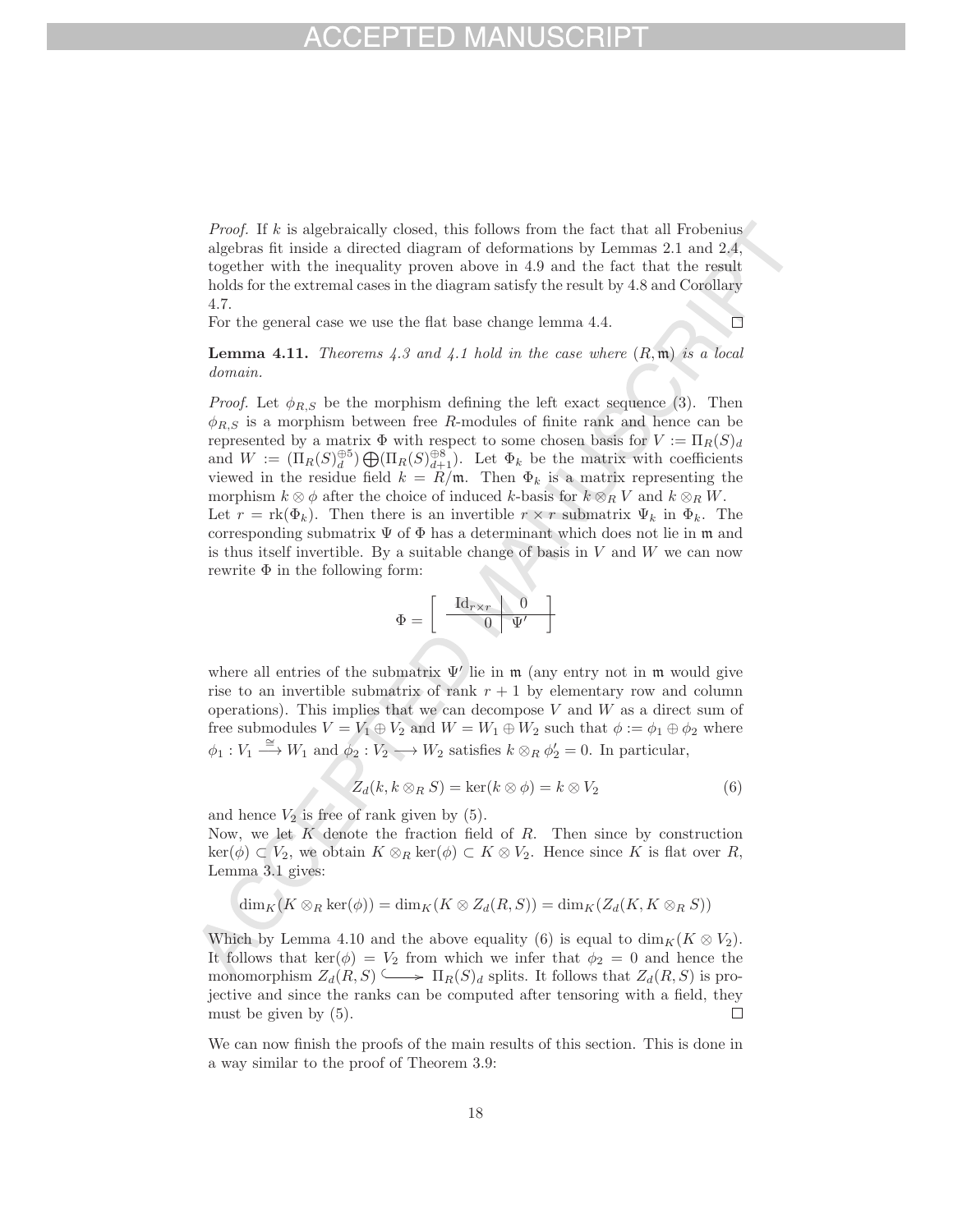*Proof of Theorem 4.1.* Let  $d \in \mathbb{N}$  and let  $\iota_{R,S}$  denote the embedding

$$
\iota_{R,S}: Z_d(R,S) \xrightarrow{\iota} \Pi_R(S)_d
$$

By Lemma 4.11 we already know that the result holds if  $R$  is a local domain and by the local nature of splitting (see for example [10, Exercise 4.13, p.105]) it extends to the case where  $R$  is any domain.

Next let  $R$  be a local ring with algebraically closed residue field. Then by Lemma 3.8 S/R can be obtained as a base change of  $S/R$  through a morphism  $R \longrightarrow R$ where  $\tilde{R}$  is a domain. The result follows in this case as a split embedding remains split after base change.

Next, we assume  $R$  is any local ring. In this case we can consider the faithfully flat morphism  $R \longrightarrow \overline{R}$  provided by Lemma 3.7. As the residue field of  $\overline{R}$  is algebraically closed, the monomorphism  $\iota_{\overline{R},S\otimes\overline{R}} = \iota_{R,S}\otimes\overline{R}$  is split by the above case. This implies that  $\iota_{R,S}$  must be split itself by Lemma 4.12 below.

Finally, the result follows for any ring by using the local nature of splitting [10, Exercise 4.13, p.105]) once again.  $\Box$ 

Proof of Theorem 4.2. This is an immediate consequence of Theorem 4.1 and the fact that the construction of  $\phi_{R,S}$  in (4) is compatible with base change.  $\Box$ 

*Proof of Theorem 4.3.* First let  $(R, \mathfrak{m})$  be a local domain with residue field k and field of fractions  $K$ . Then by Lemma 4.10,

$$
\dim_K(K \otimes_R (Z_d(R, S)) = \dim_K (Z_d(K, K \otimes_R S))
$$
  
= 
$$
\dim_k (Z_d(k, k \otimes_R S))
$$
  
= 
$$
\dim_k(k \otimes_R Z_d(R, S))
$$

Hence by [7, Chapitre 1, Corollaire 4.4],  $Z_d(R, S)$  is free of the required rank.

If R is a domain, then for any  $\mathfrak{p} \in \text{Spec}(R)$ ,  $R_{\mathfrak{p}}$  is a local domain such that  $R_p \otimes_R Z_d(R, S) = Z_d(R_p, R_p \otimes_R S)$  is a free module of the desired rank. Serre's theorem then proves that  $Z_d(R, S)$  is projective of the desired rank.

Next let R be a local ring with algebraically closed residue field and let  $\hat{S}/\hat{R}$  the relative Frobenius ring provided by Lemma 3.8. Then we know that  $Z_d(\tilde{R}, \tilde{S})$ is projective over R of the desired rank. Hence  $Z_d(R, S) = Z_d(R, \hat{S}) \otimes R$  is free of the required rank over R.

To extend the statement to general local rings we just apply Lemma 3.7.

Finally Serre's theorem extends the statement to general rings.

 $\Box$ 

We now prove the technical lemma used in the proof of Theorem 4.1.

**Lemma 4.12.** Let  $(R, \mathfrak{m})$  be a local ring and let  $R \longrightarrow \overline{R}$  be as in Lemma 3.7. Let  $\iota : A \longrightarrow B$  be an embedding of finitely generated R-modules where B is a projective R-module. If  $\iota \otimes \overline{R} : A \otimes \overline{R} \longrightarrow B \otimes \overline{R}$  is a split embedding, then ι is itself a split embedding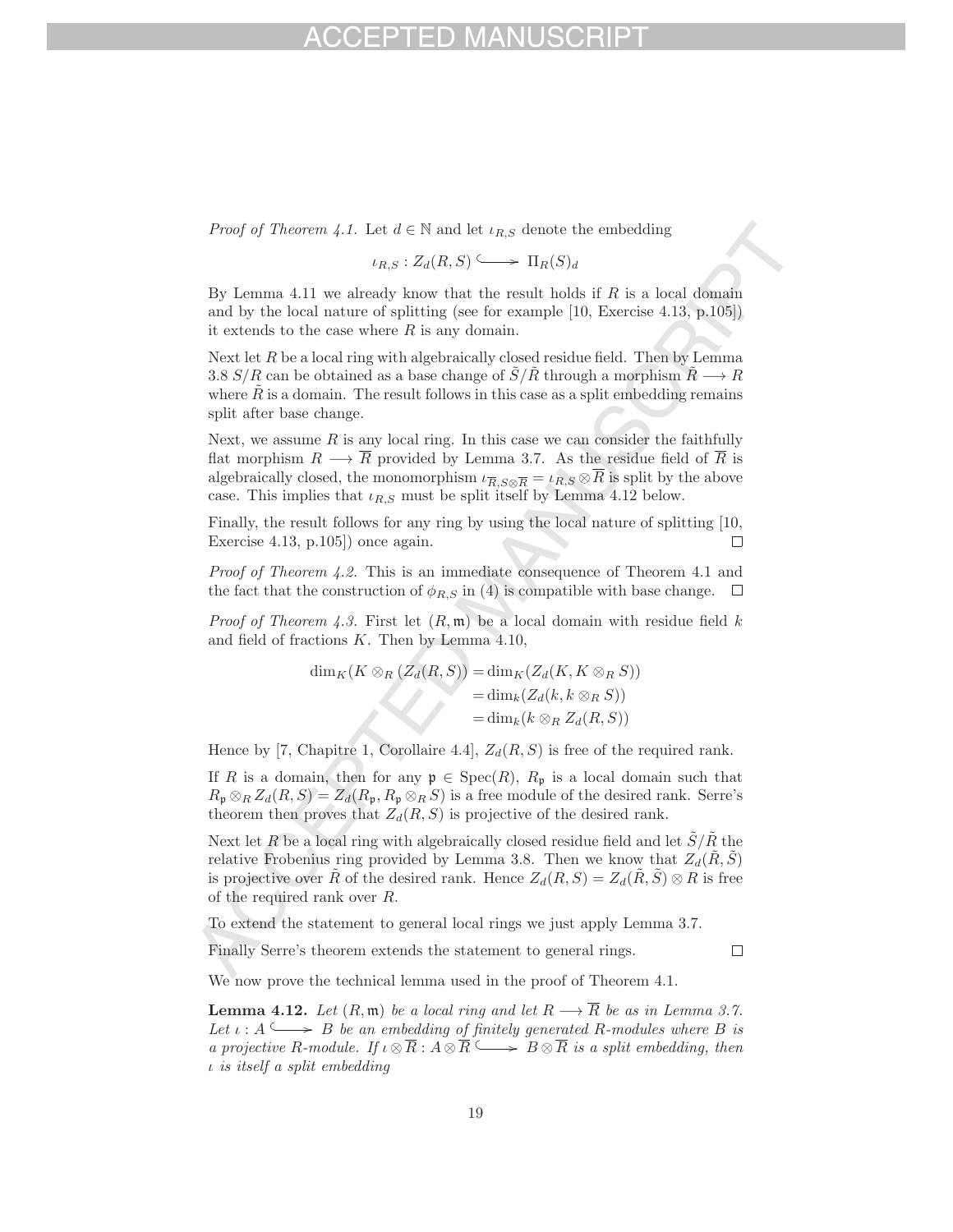*Proof.* Let k be the residue field of R and  $\overline{k}$  its algebraic closure, then there is a commutative diagram



As  $\iota \otimes \overline{R}$  is split,  $\iota \otimes \overline{k}$  is a monomorphism. The above commutative diagram (and the faithful flatness of  $k \longrightarrow \overline{k}$ ) implies  $\iota \otimes k$  is a monomorphism. Let  $C = \text{coker}(\iota)$ , then we have a long exact sequence

$$
\ldots \longrightarrow \text{Tor}_{1}^{R}(B,k) \longrightarrow \text{Tor}_{1}^{R}(C,k) \longrightarrow A \otimes k \stackrel{\iota \otimes k}{\longrightarrow} B \otimes k \longrightarrow C \otimes k \longrightarrow 0
$$

As B is a projective R-module and R is local, B is also flat, implying  $\text{Tor}_{1}^{R}(B,k)$  = 0. From this it follows that  $\text{Tor}_{1}^{R}(C, k) = 0$  and, again because R is a local noetherian ring, this implies C is a projective R-module such that  $0 \longrightarrow A \stackrel{\iota}{\longrightarrow} B \longrightarrow C \longrightarrow 0$  is split.  $B \longrightarrow C \longrightarrow 0$  is split.

## **5.**  $\Pi_R(S)$  is noetherian and finite over its center.

Throughout this section, we keep the standing assumptions of §4, namely S relative Frobenius of rank 4 over the noetherian ring R.

The main result of the section is the following:

**Theorem 5.1.**  $\Pi_R(S)$  is noetherian and finite over its center.

As part of the proof, we construct a morphism

$$
\sigma_{R,S}:R[Z_4(R,S)]^{\oplus m}\longrightarrow \Pi_R(S)
$$

as follows: first choose an R-basis  $(x, y, z, w)$  for S and let e be the element corresponding to  $1_S \in N$  and f be the element corresponding to  $1_S \in M$ (where we used the notation from the discussion preceding Definition 1.3). This choice yields an obvious morphism

$$
\pi: R < x, y, z, w, e, f > \longrightarrow T_{R \oplus S}(M \oplus N)
$$

where  $x, y, z, w$  have degree 0 and  $e, f$  have degree 1 in  $R < x, y, z, w, e, f >$ . The R-module  $T(R, S)_0 = R \oplus S$  is generated by  $(1_R, x, y, z, w)$  and these 5 elements are the images under  $\pi$  of the corresponding elements in  $R$  <  $x, y, z, w, e, f >$  showing that  $\pi$  is surjective in degree 0. Moreover,  $T(R, S)<sub>1</sub>$  $M \oplus N = {}_R S_S \oplus {}_S S_R$  is generated by  $(xe, ye, ze, we, fx, fy, fz, fw)$  as an R-Rbimodule showing that  $\pi$  is also surjective in degree 1.

Finally since  $T(R, S)$  is generated in degree 0 and 1, it follows that  $\pi$  itself is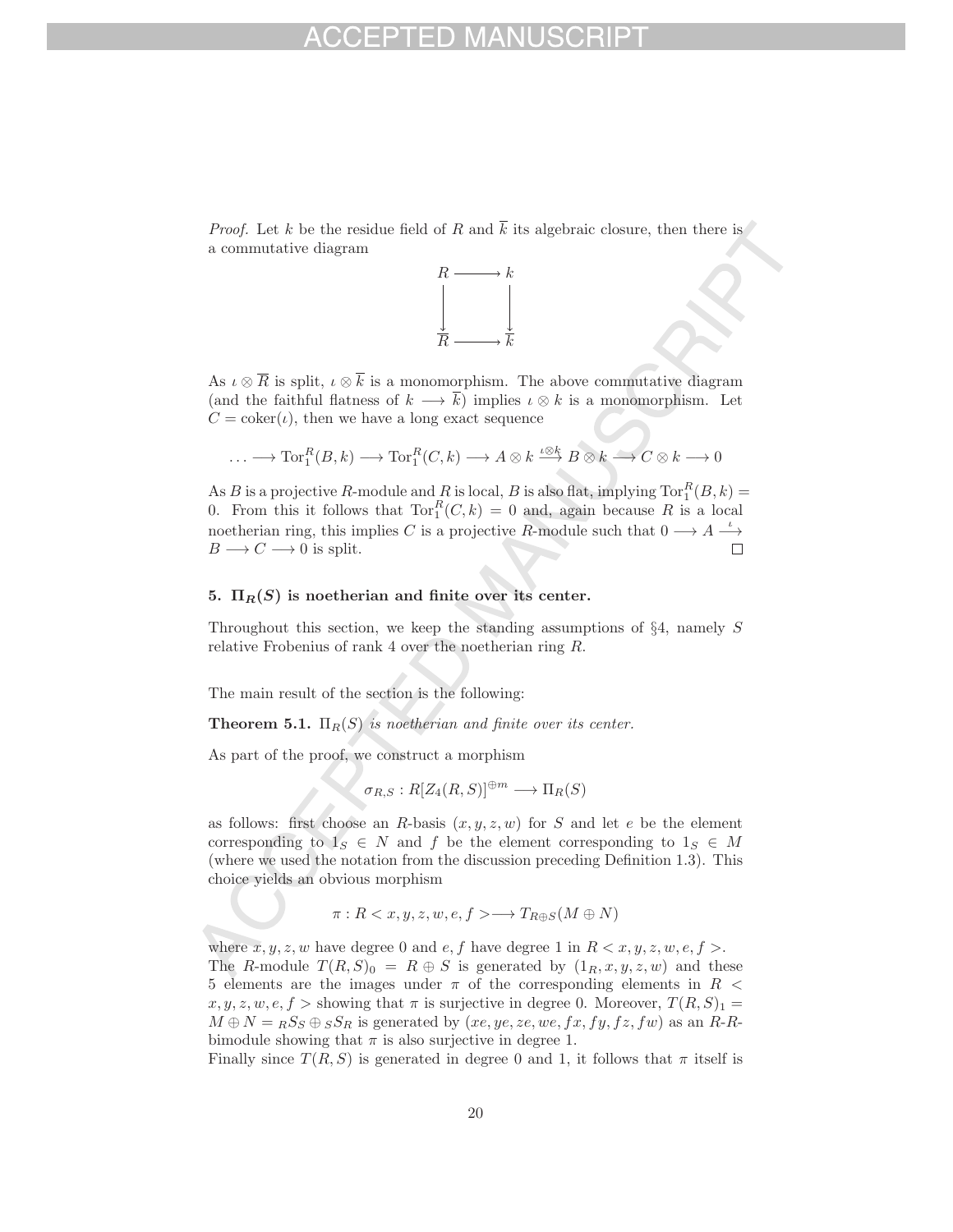surjective. Composing with the canonical quotient map  $T(R, S) \longrightarrow \Pi_R(S)$ yields a surjection

$$
\chi: R < x, y, z, w, e, f > \longrightarrow \Pi_R(S)
$$

Using the map  $\chi$  we will construct a finite set of generators for  $\Pi_R(S)$  as a module over its center. For this notice that the R-module  $\Pi_R(S)_{\leq 6}$  is generated by the image of the words of length at most 6 in  $\{e, f\}$ . This set of words is infinite, but we can reduce it to a finite set of generators for  $\Pi_R(S)_{\leq 6}$  using the following observations

- since  $\{1_R, x, y, z, w\}$  forms an R-basis for  $\Pi_R(S)_0$ , we can assume that any subword of degree zero is precisely a letter in this set
- by the definition of the multiplication of  $\Pi_R(S)$ , we have  $e^2 = f^2 = 0$

Hence if we let H be the finite set set of words in  $\{x, y, z, w, e, f\}$  of length at most 6 in  $\{e, f\}$  such any two instances of  $x, y, z, w$  are separated by at least one e or f, we obtain  $\chi(R \cdot H) = \Pi_R(S)_{\leq 6}$ . Picking an order for this set

$$
H = \{a_1, \ldots, a_m\}
$$

we can define  $\sigma_{R,S}$  as

$$
\sigma_{R,S}: R[Z_4(R,S)]^{\oplus m} \to \Pi_R(S): (z_i)_{i=1}^n \mapsto \sum_{i=1}^n z_i \chi(a_i)
$$

We shall prove the following theorem

## **Theorem 5.2.**  $\sigma_{R,S}$  is surjective.

From this Theorem 5.1 will readily follow as  $Z_4(R, S)$  is clearly finitely generated over R. We once again prove Theorem 5.2 by increasing the generality of the ring R.

First, we show that the construction of  $\sigma_{R,S}$  commutes with base change: Let  $R \longrightarrow R'$  be any morphism of rings, then since both the construction of generalized preprojective algebras and taking their center commute with base change by Theorems 4.2 and 3.1, we have a diagram

$$
R'[Z_4(R', R' \otimes_R S)]^{\oplus n} \xrightarrow{\sigma_{R', R' \otimes_R S}} \Pi'_R(R' \otimes_R S)
$$
  

$$
\zeta \Big| \simeq \eta \Big| \simeq
$$
  

$$
R' \otimes_R R[Z_4(R, S)]^{\oplus n} \xrightarrow{R' \otimes_R (\sigma_{R, S})} R' \otimes_R \Pi_R(S)
$$
  

$$
(7)
$$

where the vertical maps are isomorphisms

**Lemma 5.3.** For any morphism  $\varphi : R \longrightarrow R'$ , the diagram in (7) is commutative.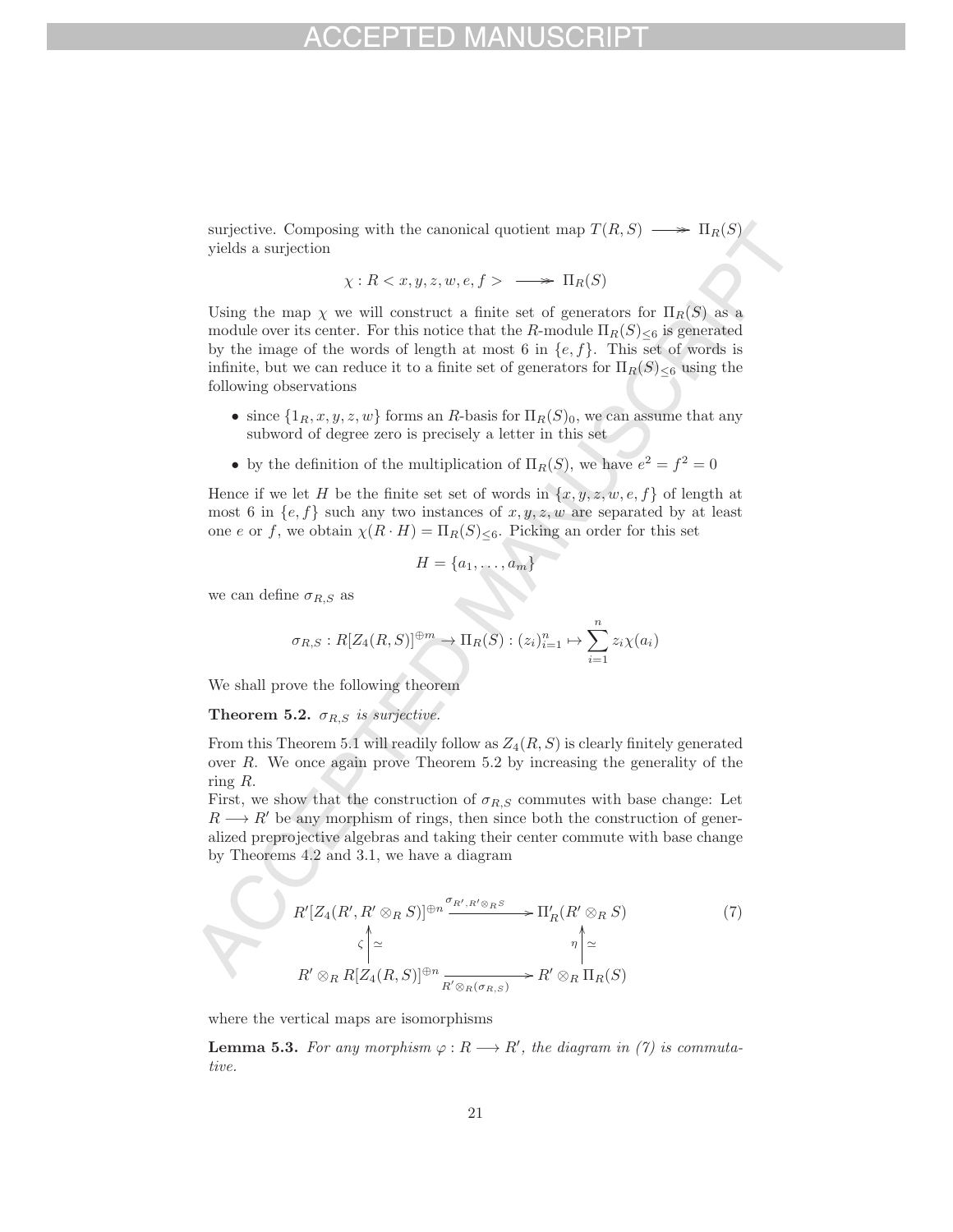*Proof.* Let  $S/R$  be relative Frobenius. Let basis  $e_1, \ldots, e_n$  be an R-basis for S and  $\lambda$  a generator for the S-module  $\text{Hom}_R(S, R)$ . Then as in the proof of Lemma 3.1,  $(R' \otimes S)/R'$  is relative Frobenius with basis  $1_{R'} \otimes e_1, \ldots, 1_{R'} \otimes e_n$ and generator  $1_{R'} \otimes \lambda$ . Following the successive steps in the construction of  $\sigma_{R',R'\otimes_R S}$  outlined in the discussion preceding 5.2 we observe that

$$
\begin{cases}\n\Pi_{R'}(R' \otimes_R S) &= 1_{R'} \otimes \Pi_R(S) \\
\chi_{R'} &= 1_{R'} \otimes \chi_R \\
H_{R'} &= 1_{R'} \otimes H_R\n\end{cases}
$$

Let  $z_i$  be an element in  $R[Z_4(R, S)]$  considered as the *i*th component of  $R[Z_4(R, S)]^{\oplus m}$ , then

$$
\eta \circ (1_{R'} \otimes_R (\sigma_{R,S})) (r' \otimes z_i) = \eta (r' \otimes z_i \chi_R(a_i))
$$
  
\n
$$
= r'(1 \otimes z_i \chi_R(a_i))
$$
  
\n
$$
= r'(1 \otimes z_i) (1 \otimes \chi_R(a_i))
$$
  
\n
$$
= r'(1 \otimes z_i) (\chi_{R'}(1 \otimes a_i))
$$
  
\n
$$
= \sigma_{R',R' \otimes S} (r'(1 \otimes z_i))
$$
  
\n
$$
= \sigma_{R',R' \otimes S} \circ \zeta(r' \otimes z_i)
$$

**Lemma 5.4.** Let F and G be Frobenius algebras over k such that  $F \dashrightarrow^{\text{def}} G$ . If  $\sigma_{k,F}$  is surjective, then so is  $\sigma_{k,G}$ 

*Proof.* Let  $D$  be the algebra deforming  $F$  to  $G$  provided by Definition 2.2 and write  $R := k[[u]], K := k((u)).$ 

Then by Lemma 5.3,  $k \otimes_R \sigma_{R,D} = \sigma_{k,F}$  and Nakayama's lemma we know that  $\sigma_{R,D}$  is surjective whenever  $\sigma_{k,F}$  is. A second application of Lemma 5.3 shows that  $K \otimes_k \sigma_{k,G} = K \otimes_R \sigma_{R,D}$ , showing that  $K \otimes_k \sigma_{k,G}$  is also surjective. Finally,  $\sigma_k$  and must be surjective as K is faithfully flat over k.  $\sigma_{k,G}$  must be surjective as K is faithfully flat over k.

We will also need to establish the result in the following specific case:

**Lemma 5.5.** Let  $F := k[s, t]/(s^2, t^2)$ . Then the map  $\sigma_{k,F}$  is surjective

Proof. This is proven in section 7.3.

**Corollary 5.6.** Let F be Frobenius over a field k. Then  $\sigma_{k,F}$  is surjective

*Proof.* If k is algebraically closed, then any Frobenius algebra  $F$  over  $k$  can be obtained from  $k[s, t]/(s^2, t^2)$  by a finite number of Frobenius deformations following the diagram (2). Hence the result follows from a combination of Lemma 5.5 and Lemma 5.4.

For a general field we use that  $\overline{k}$  is faithfully flat over k.

 $\Box$ 

 $\Box$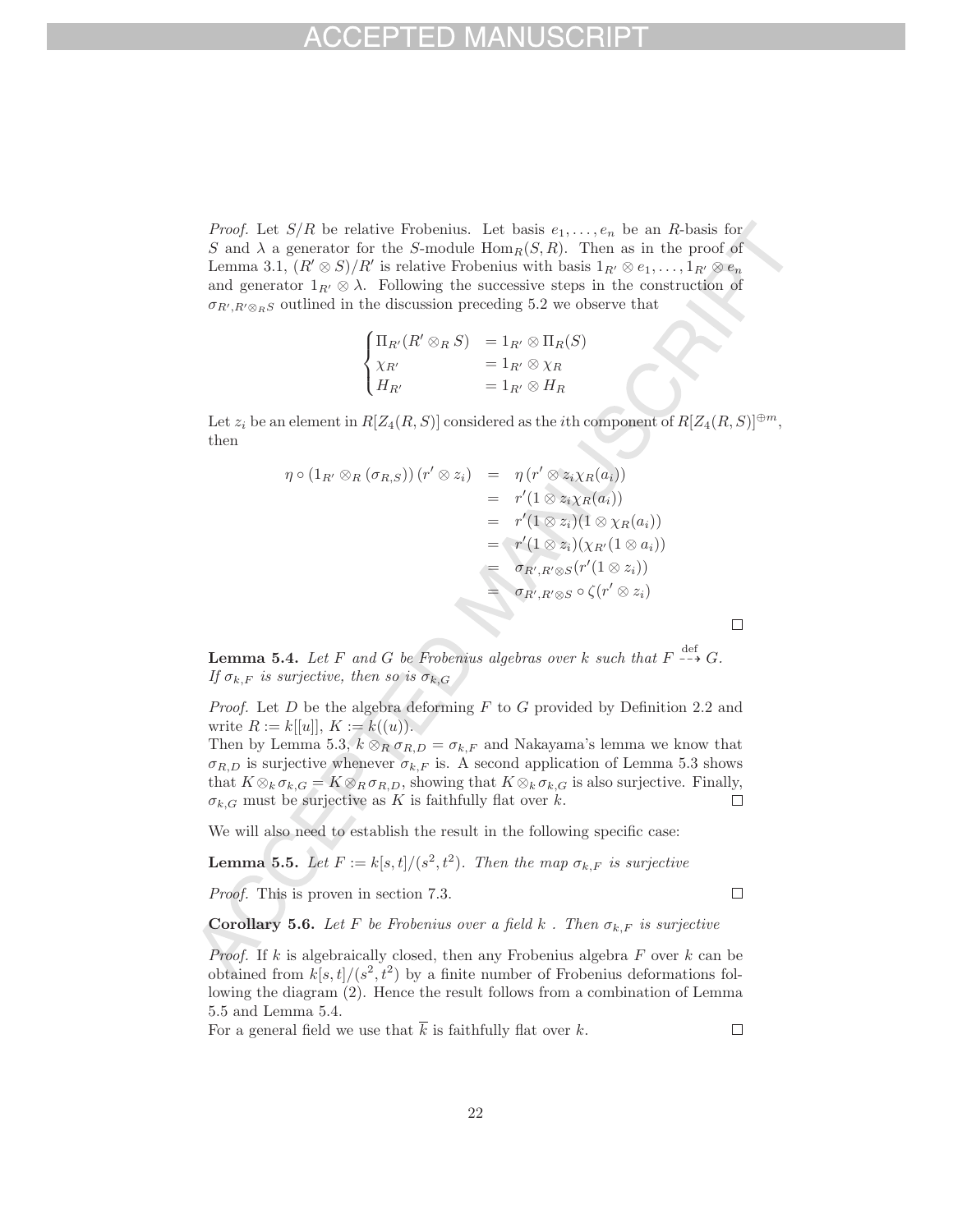*Proof of Theorem 5.2.* If R is a local ring, then  $k \otimes_R \sigma_{R,S} \cong \sigma_{k,k \otimes_R S}$  and the result follows by Corollary 5.6 and Nakayama's lemma.

If R is a non-local ring, for any  $\mathfrak{p} \in \text{Spec}(R)$ , we have  $R_{\mathfrak{p}} \otimes_R \sigma_{R,S} = \sigma_{R_{\mathfrak{p}},R_{\mathfrak{p}} \otimes_R S}$ , which is a surjective morphism. As this holds for all  $\mathfrak{p}, \sigma_{R,S}$  is itself surjective.  $\Box$ 

## **6.** The global dimension of  $\Pi_R(S)$

In this section we prove the following:

**Theorem 6.1.** The global dimension of  $\Pi_R(S)$  is bounded by the number

 $\max(ql \cdot \dim(R), gl \cdot \dim(S)) + 2$ 

We first bound the projective dimension of R and S as  $\Pi_R(S)$ -modules.

**Lemma 6.2.** The R-module R⊕S admits a projective resolution of the following form:

$$
0 \longrightarrow \Pi_R(S)(-2) \xrightarrow{\alpha_2} ({}_{S}S_R \oplus {}_{R}S_S) \otimes \Pi_R(S)(-1) \xrightarrow{\alpha_1} \Pi_R(S) \xrightarrow{\alpha_0} R \oplus S \longrightarrow 0
$$
\n(8)

*Proof.*  $\alpha_0$  is the canonical projection with kernel  $\Pi_R(S)_{\geq 1}$ . This module is generated by  $\Pi_R(S)_1 = {}_S S_R \oplus_R S_S$ , hence  $\text{im}(\alpha_1) = \text{ker}(\alpha_0)$ . Since the relations of  $\Pi_R(S)$  are generated in degree 2, we also have  $\text{im}(\alpha_2) = \text{ker}(\alpha_1)$ . Hence the injectivity of  $\alpha_2$  is the only nontrivial part of the claim.

The sequence (8) is a direct sum of the following two subsequences:

$$
0 \longrightarrow 1_R \cdot \Pi_R(S)(-2) \longrightarrow 1_S \cdot \Pi_R(S)(-1) \longrightarrow 1_R \cdot \Pi_R(S) \longrightarrow R \longrightarrow 0 \quad (9)
$$

$$
0 \longrightarrow 1_{S} \cdot \Pi_{R}(S)(-2) \longrightarrow (1_{R} \cdot \Pi_{R}(S)(-1))^{\oplus 4} \longrightarrow 1_{S} \cdot \Pi_{R}(S) \longrightarrow S \longrightarrow 0 \tag{10}
$$

By Lemma 3.1 exactness can be checked after localization at each prime ideal of R and we thus may assume that all terms in  $(9)$  and  $(10)$  are free R-modules of finite rank in each degree by Lemma 3.10. The claim reduces to the following relation on the Hilbert series: for each  $d \in \mathbb{N}$  we must have

$$
h_{d-2}(1_R \cdot \Pi_R(S)(-2)) - h_{d-1}(1_S \cdot \Pi_R(S)(-1)) + h_d(1_R \cdot \Pi_R(S)) - \delta_{d0} = 0
$$

$$
h_{d-2}(1_S \cdot \Pi_R(S)(-2)) - 4h_{d-1}(1_R \cdot \Pi_R(S)(-1)) + h_d(1_R \cdot \Pi_R(S)) - 4\delta_{d0} = 0
$$

 $\Box$ 

(where  $h_d(-)$  denotes the rank of the degree d-part as an R-module) Using Lemma 3.10 we see that these relations are satisfied.

**Lemma 6.3.** A  $\Pi_R(S)$ -module is simple if and only if it is simple over R or simple over S.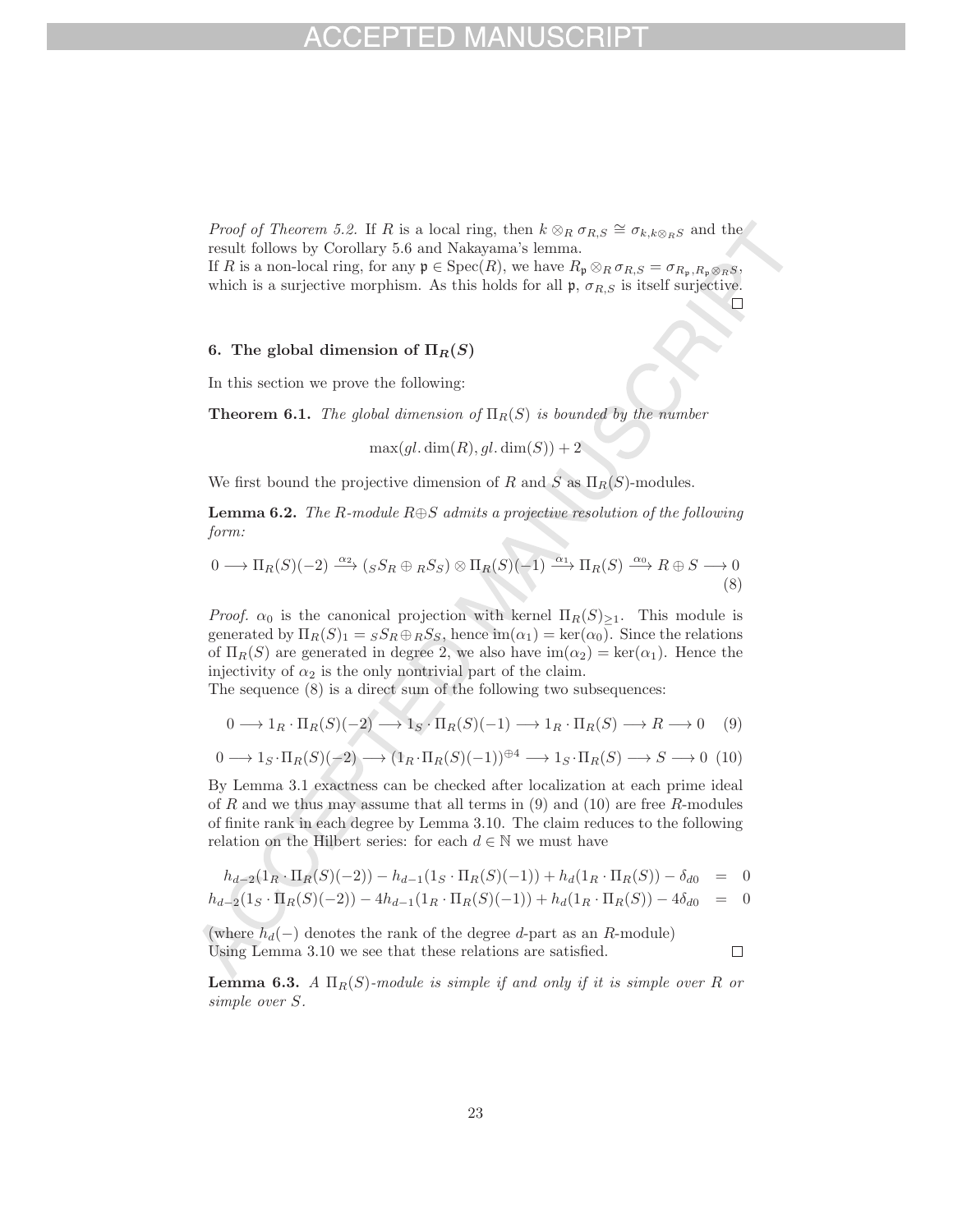*Proof.* A  $\Pi_R(S)$ -module which is simple as an R- or S-module is clearly simple as a  $\Pi_R(S)$ -module. Conversely if M is a simple  $\Pi_R(S)$ -module, then  $M = 1_R M$ or  $M = 1_S M$  since  $M = 1_R M \oplus 1_S M$ . Moreover we claim that  $\Pi_R(S)_{\geq 1} M = 0$ or equivalently  $\Pi_R(S)_1 M = 0$ . For this assume (for example) that  $M = 1_R M$ . If  $x \in {}_S S_R$  then

$$
xM = (1_Sx)M = 1_S(xM) \subset 1_SM = 0
$$

and if  $x \in_R S_S$  then

$$
xM = (x1S)M = x(1SM) = 0
$$

Hence only the R-component in degree  $0$  acts non-trivially on  $M$ , it follows in particular that M is also a simple R-module. The case  $M = 1<sub>S</sub>M$  is completely analogous.  $\Box$ 

*Proof of Theorem 6.1.* By [2, Proposition III.6.7(a)] it suffices to check that if M is a simple  $\Pi_R(S)$ -module then:

$$
pd_{\Pi_R(S)}(M) \le \max(gl.\dim(R), gl.\dim(S)) + 2
$$

By Lemma  $6.3$ ,  $M$  is a simple  $R$ -module or a simple  $S$ -module. We assume the former, the other case being completely similar. Let  $P_{\bullet} \longrightarrow M$  be a resolution of M by projective R-modules of length  $pd_R(M) \leq gl \cdot \dim(R)$ . Then for each  $i$ , by Lemma 6.2 we have

$$
pd_{\Pi_R(S)}(P_i) \leq pd_{\Pi_R(S)}(R) \leq pd_{\Pi_R(S)}(R \oplus S) \leq 2
$$

A standard long exact sequence-argument now gives the desired result.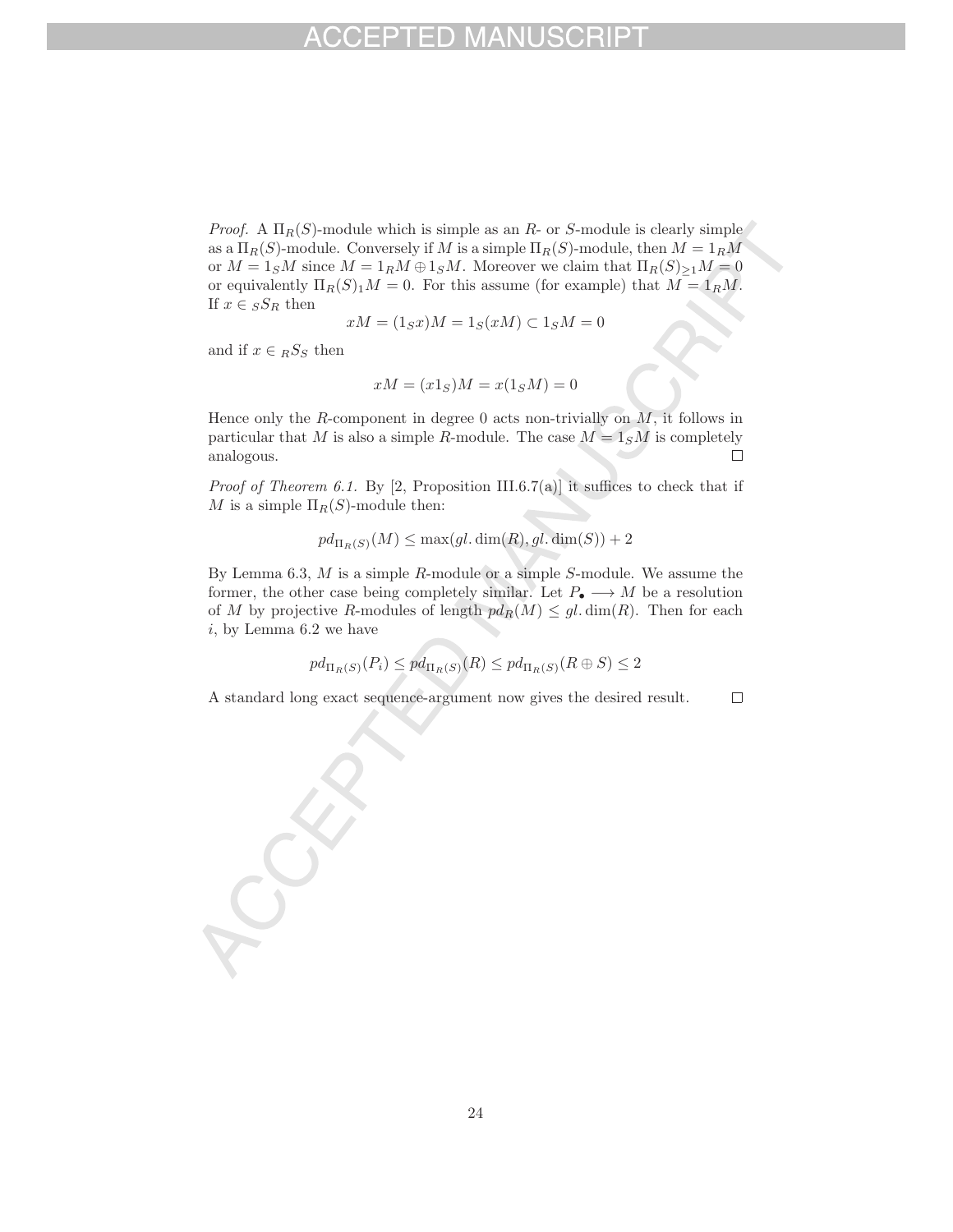**7.** Explicit computations for  $S = \frac{k[s,t]}{(s^2,t^2)}$ 

We describe  $\Pi_k(S)$  through generators and relations:

•  $\Pi_k(S)_0 = k \oplus S$ . Let a denote  $(1_k, 0)$  and  $b = (0, 1_S)$  then since  $a + b = 1$ ,  $a, 1, s, t, st$  is a k-basis for  $\Pi_k(S)_0$ . It is clear that this set satisfies the relations

$$
a^2 = a, as = sa = at = ta = 0
$$

•  $\Pi_k(S)_1 = {}_kS_S \oplus {}_S S_k$ . Let f be  $(1_S, 0)$  and  $e = (0, 1_S)$ , then we can write  $\Pi_k(S)_1 = fS \oplus Se$ . Hence  $f, fs, ft, fs, e, se, te, ste$  is a k-basis for  $\Pi_k(S)_1$ . By construction, each generator  $\neq 1$  of  $\Pi_k(S)_0$  acts nontrivially on exactly one side of each component. Hence we have the relations

$$
ea=e, af=f, ae=fa=0, es=et=sf=tf=0\\
$$

Note that this implies  $e^2 = f^2 = 0$  since for example

$$
e^2 = (ea)e = e(ae) = 0
$$

• It is clear that the relation  $1 \otimes 1 \in kS_S \otimes sS_k$  takes the form  $fe = 0$ . To compute the second relation, note that projection onto kst provides the duality isomorphism  $\text{Hom}_R(S, R) \cong S$  (see Lemma 2.4). It immediately follows that  $(e, se, te, ste)$  is dual to  $(fst, ft, fs, f)$  in the sense of Definition 1.3. The relation now takes the form

$$
efst + seft + tefs + stef = 0 \tag{11}
$$

To sumarize  $\Pi_k(S)$  is a quotient of the free algebra  $k < a, s, t, e, f > b$  the relations

$$
\begin{cases}\ns^2 = t^2 = st - ts = 0 \\
a^2 = a, as = sa = at = ta = 0 \\
ea = e, af = f, ae = fa = 0, es = et = sf = tf = 0 \\
fe = efst + seft + tefs + stef = 0\n\end{cases}
$$

Note that  $\Pi_k(S)$  is a graded algebra via  $\deg(a) = \deg(s) = \deg(t) = 0$  and  $deg(e) = deg(f) = 1.$ 

## 7.1. Proof of Lemma 3.3

In this subsection we give sets of generators in each degree, hence giving an upper bound for  $\dim_k (\Pi_k(S)_d)$ . More explicitly we prove that

$$
\dim_k \left( \Pi_k \left( \frac{k[s, t]}{(s^2, t^2)} \right)_d \right) \le \begin{cases} 5(d+1) & \text{if } d \text{ is even} \\ 4(d+1) & \text{if } d \text{ is odd} \end{cases}
$$

For this we make the following remarks: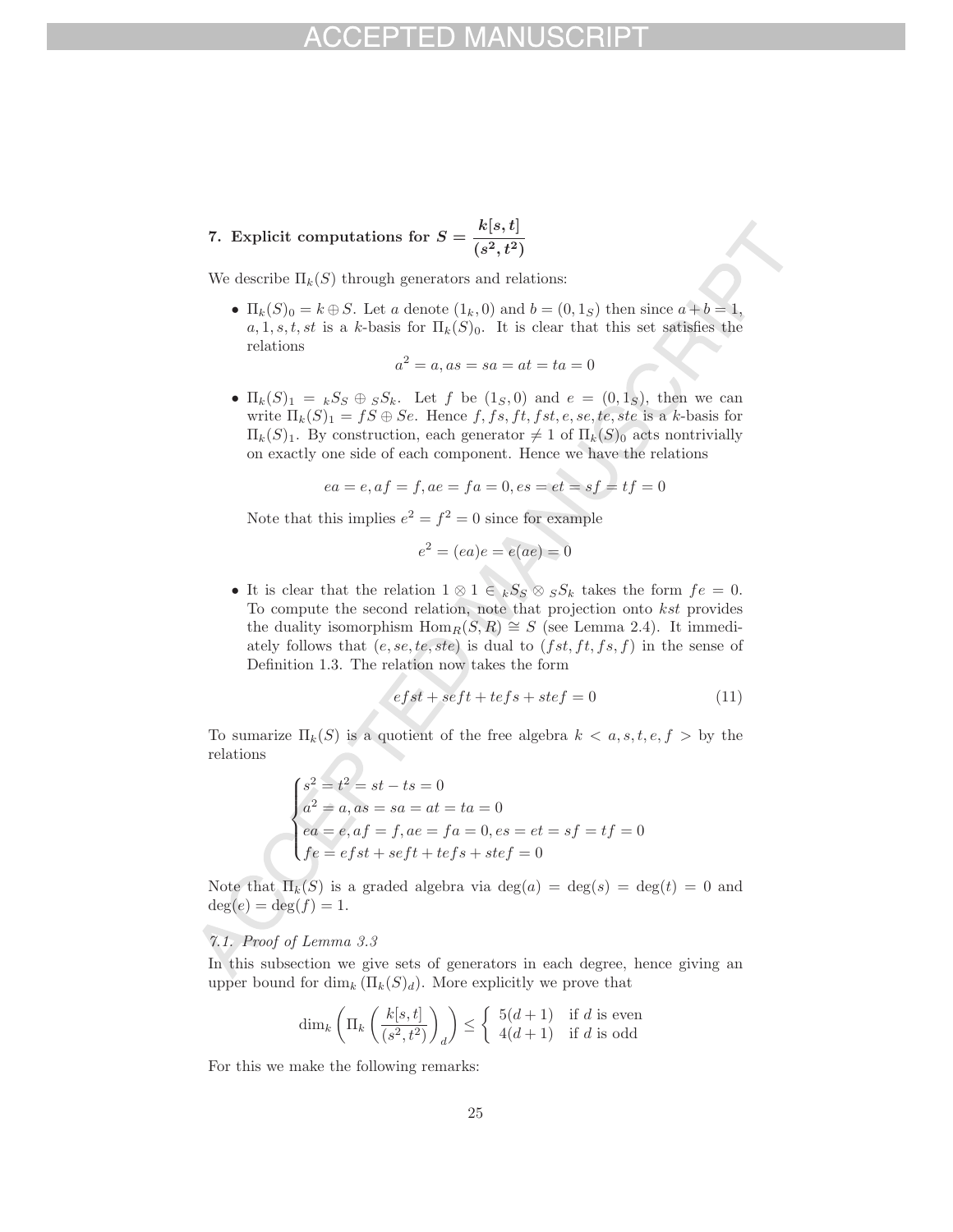- In each degree there are generators of two types:
- Type I) Elements of the form  $f * ef * ef ... *ef * e(f(*))$  where each  $*$  is either s, t or st
- Type II) Elements of the form  $(*)ef * ef \dots *ef * e(f(*))$  where each  $*$  is either s, t or st
	- Let  $R$  denote the relation (11), then  $fRe, tR, sR, stR$  take the form

$$
fsefte = -ftefse
$$
 (12)

$$
steft = -tefst \tag{13}
$$

$$
stefs = -sefst \tag{14}
$$

- $\textit{stefst} = 0$  (15)
- As a consequence of the above equalities, we know that for any non-zero element there is at most one appearance of st. For example:

$$
f\underline{ste}fse f\underline{st} = fste f (se fst) = -fste f (ste f s) = -f (ste fst) e f s = 0
$$

We say any of the above elements is of bidegree  $(m, n)$  if there are m appearances of s and n appearances of t. It is easy to see that the above relations do not violate this bidegree and that it turns  $\Pi_k(S)$  into a  $\mathbb{Z}\times\mathbb{Z}$ -graded ring. Using the above remarks we create (minimal) sets of generators by a case-by-case study:

• Case 1: d even and Type I

All words in this case take the form  $(f * e) \dots (f * e)$ . We can use relations (12), (13), (14) to write the element in the form  $\pm (fse)^{i}(fste)^{\varepsilon}(fte)^{j}$ where  $\varepsilon = 0, 1$ . For  $\varepsilon = 0$  we have  $\frac{d}{2} + 1$  choices for i and j and for  $\varepsilon = 1$ we have  $\frac{d}{2}$  choices, giving a total  $\vec{d+1}$  generators.

• Case 2: d even and Type II

These are elements of the form  $(*) (ef*) \dots (ef*) ef(*)$  and since there is at most one occurrence of st the bidegree satisfies  $\frac{d}{2} - 1 \le m + n \le \frac{d}{2} + 2$ . If  $m+n = \frac{d}{2}-1$  the element can be written in the form  $\pm (efs)^m (eft)^n ef$ , giving  $\frac{d}{2}$  choices. Similarly if  $m + n = \frac{d}{2} + 2$  the element can be written in the form  $\pm (sef)^{m-1}st(eft)^{n-1}$ . Giving  $\frac{d}{2}+1$  choices.

Assume  $m + n = \frac{d}{2}$ . If  $(m, n) = (\frac{d}{2}, 0)$  (or  $(m, n) = (0, \frac{d}{2})$ ) we have 2 generators:  $(sef)^{\frac{d}{2}}$  and  $(efs)^{\frac{d}{2}}$  (or  $(tef)^{\frac{d}{2}}$  and  $(eft)^{\frac{d}{2}}$ ).

In all other cases we need 3 generators:  $(sef)^m(tef)^n$ ,  $(efs)^m(eft)^n$  and  $(efs)^{m-1}efstef(tef)^{n-1}$ . This gives a total of  $\frac{3d}{2}+1$  generators for this subcase.

Finally assume  $m+n = \frac{d}{2}+1$ . If  $(m, n) = (\frac{d}{2}+1, 0)$  (or  $(m, n) = (0, \frac{d}{2}+1)$ ) we have 1 generator:  $(sef)^{\frac{d}{2}}s$  (or  $(tef)^{\frac{d}{2}}t$ ).

In all other cases we need 3 generators:  $(sef)^m(tef)^{n-1}t$ ,  $(efs)^{m-1}efst(eft)^{n-1}$ and  $(sef)^{m-1}stef(tef)^{n-1}$ . This gives a total of  $\frac{3d}{2}+1$  generators for this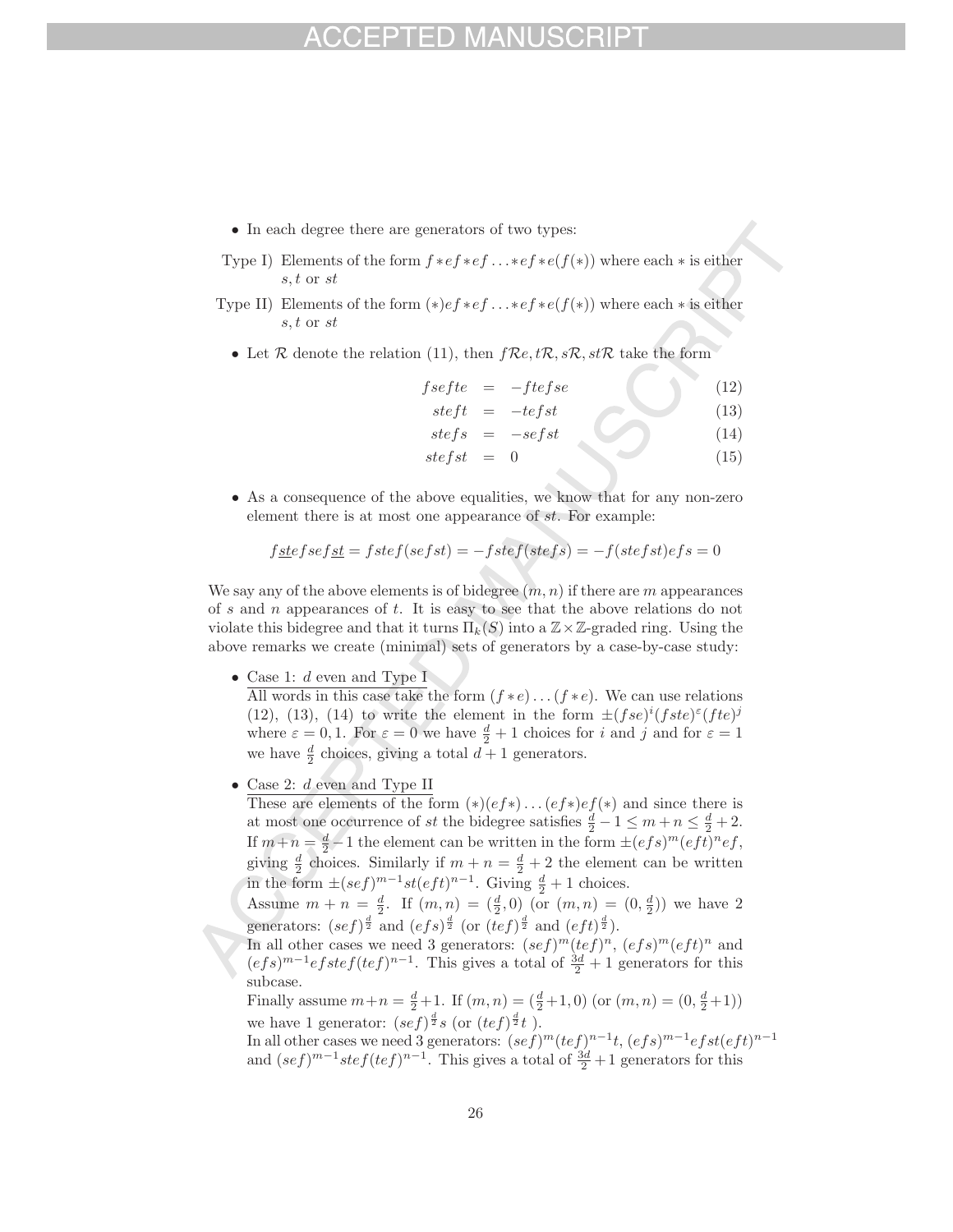subcase.

For case 2 this results in  $\frac{d}{2}$  +  $\left(\frac{3d}{2}+1\right)+\left(\frac{3d}{2}+2\right)+\left(\frac{d}{2}+1\right)=4(d+1)$ generators.

Finally adding up the number of generators from Case 1 and Case 2 yields  $5(d+1)$  generators in case d is even.

• Case 3: d odd and Type I

All elements in this case take the form  $(f * e)(f * e)...(f * e)f(*)$ . By a completely similar argument as above, we conclude that generators can be chosen of the following forms:

 $(fse)^m(fte)^nf$ ,  $(fse)^m(fte)^{n-1}ft$ ,  $(fse)^{\frac{d-1}{2}}fs$ ,  $(fse)^{n-1}(fte)^{m-1}fst$  and  $fste(fse)^{n-1}(fte)^{m-1}f$ . This gives a total of

$$
\frac{d+1}{2} + \frac{d+1}{2} + 1 + \frac{d+1}{2} + \frac{d-1}{2} = 2(d+1)
$$

generators

• Case 4: d odd and Type II

Elements in this case are of the form  $(*)e(f*e)(f*e)...(f*e)$ . Note that any such word can be obtained by taking a word from Case 3, reading it from right to left and interchanging  $e$  and  $f$ . Applying this "procedure" to the generators of Case 3 yeilds a set of generators for the current case by symmetry. Hence in the current case we have  $2(d+1)$  generators, adding up to  $4(d+1)$  generators in case d is odd.

7.2. Proof of Lemma 4.8 Consider the elements

$$
u := se f + e f s + f se
$$
 and  $v := te f + e f t + f t e$ 

It is easy to see that u is normalizing with respect to the automorphism  $\sigma$  on  $\Pi_k(S)$  which sends t to  $-t$  and is the identity on the other generators. As  $\sigma^2 = Id$  we have as an immediate consequence that  $u^2$  is central. A completely similar discussion yields that  $v^2$  is central. Using the relations in  $\Pi_k(S)$  we can write  $u^2$  and  $v^2$  as

$$
A := \mathit{sefsef} + \mathit{efsefs} + \mathit{fsefse} \text{ and } B := \mathit{teftef} + \mathit{efteft} + \mathit{ftefte}
$$

One then checks that the following element is central in degree 6:

$$
C = sefsteftef + efsefsteft + fsefstefte
$$

The proof of the lemma now follows from several technical steps

1. As any nonzero word in  $\Pi_k(S)$  allows at most 1 appearance of st we have  $C^2 = 0$ . Any other relation in A, B and C can then be written as

$$
p_1(A, B) + C \cdot p_2(A, B) = 0
$$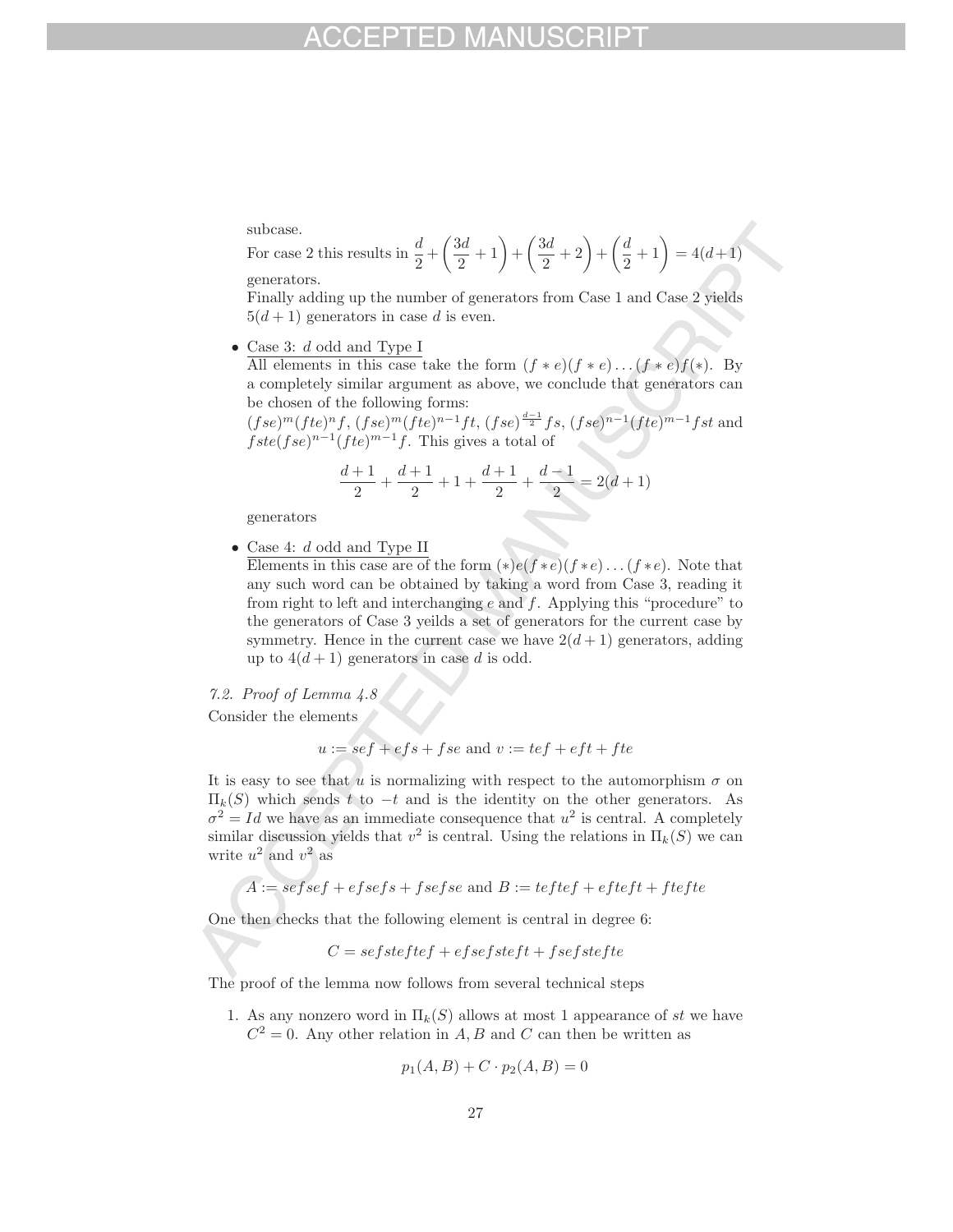for some polynomials  $p_1, p_2$ . This automatically implies  $p_1 = p_2 = 0$ (consider bidegrees!).

In particular there is an inclusion of rings

$$
\zeta : \frac{k[A, B, C]}{(C^2)} \hookrightarrow Z(\Pi_k(S))
$$

We will prove that this inclusion is in fact an isomorphism. We do so by checking surjectivity in each degree separately.

2. There are no homogeneous central elements of an odd degree. In particular:  $\zeta$  is surjective in each odd degree.

Let x be a homogeneous element of odd degree. If  $ex \neq 0$ , then it is a linear combination of monomials starting with f and hence ending in  $f, fs, ft$  of  $fst$ , in particular such an element is never of the form ye. Hence the only way  $ex = xe$  is possible, is when  $xe = ex = 0$ . Similarly for x to be cental we need  $fx = xf = 0$ . We claim that a non-trivial homogeneous element x of odd degree satisfying  $ex = xe = fx = xf = 0$  does not exist. For this let x be such an element. Then x is of one of the following 4 forms:

(i) 
$$
x = \alpha s (efs)^m e + \beta (fse)^m fs
$$
  
or  $x = \alpha t (eft)^n e + \beta (fte)^n ft$ 

(ii) 
$$
x = \alpha(efs)^m(eft)^ne + \beta(fse)^m(fte)^nf
$$

(iii)  $x = \alpha (sef)^m (tef)^{n-1}te + \beta (fse)^m (fte)^{n-1}ft$  $+ \gamma (efs)^{m-1}efst(eft)^{n-1}e + \delta (fse)^{m-1}fste(fte)^{n-1}f$ 

(iv) 
$$
x = \alpha (sef)^{m-1}st(eft)^{n-1}e + \beta (fse)^{m-1}fst(eft)^{n-1}
$$

and for each of the 4 possibilities we check that  $ex = xe = fx = xf = 0$ implies  $\alpha = \beta (= \gamma = \delta) = 0$ . However this is immediate because in each case  $ex = 0$  implies  $\beta(=\delta) = 0$  and  $xf = 0$  implies  $\alpha(=\gamma) = 0$ .

3. In an even degree  $d = 2l$  there are no central elements of bidgree  $(m, n)$ with  $m + n = l - 1$ .

Such an element is necessarily of the form

$$
x = (efs)^m (eft)^n ef
$$

and does not commute with te as  $te x = 0 \neq xte$ .

4. In an even degree  $d = 2l$  there are no central elements of bidgree  $(m, n)$ with  $m + n = l + 2$ .

Such an element is necessarily of the form

$$
x = (sefs)^{m-1}st(eft)^{n-1}
$$

and does not commute with  $efs$  as  $efs \cdot x = 0$  whereas  $x \cdot efs = (-1)^n (sef)^m st(eft)^{n-1} \neq 0.$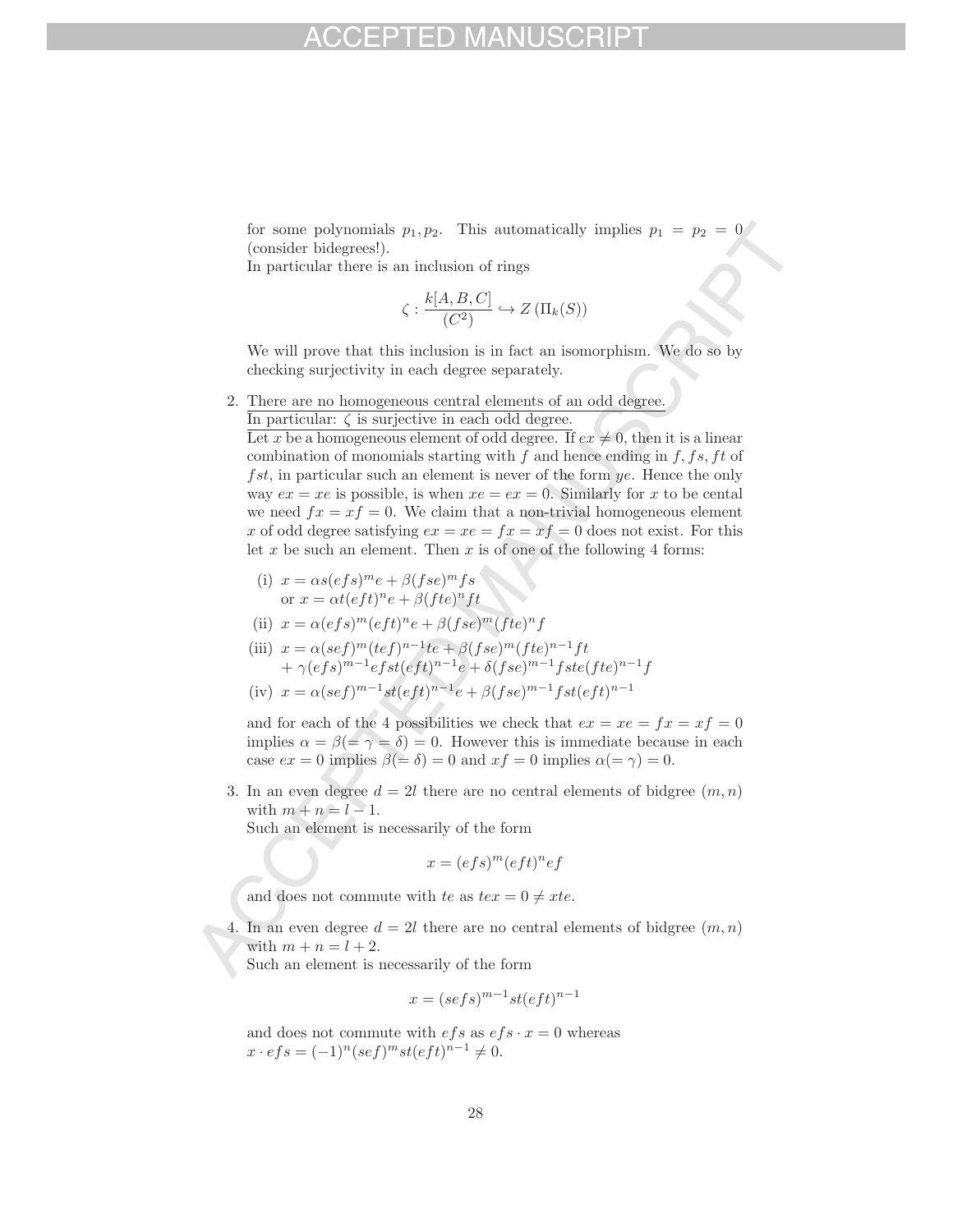5. If the degree is  $d = 2l$  is even, then for each bidegree  $(m, n)$  with  $m + n = l$ there is one central element if  $m$  and  $n$  are even and no central element if one of them is odd.

An element of the given degree and bidegree can be written as:

$$
x = \alpha (sef)^m (tef)^n + \beta (efs)^m (eft)^n
$$
  
+  $\gamma (fse)^m (fte)^n + \delta (efs)^{m-1} e fstef (tef)^{n-1}$ 

 $ex = xe$  implies  $\gamma = \beta$  and  $fx = xf$  implies  $\alpha = \gamma$ . Hence if x is central it can be written as

$$
x = \alpha x_1 + \delta' x_2
$$

where

$$
x_1 = (sef)^m (tef)^n + (efs)^m (eft)^n
$$
  
+ 
$$
(fse)^m (fte)^n + (efs)^{m-1}efstef (tef)^{n-1}
$$
  

$$
x_2 = (efs)^{m-1}efstef (tef)^{n-1}
$$
  

$$
\delta' = \delta - \alpha
$$

Now let  $m = 2m' + \epsilon_m$  and  $n = 2n' + \epsilon_n$  with  $\epsilon_m, \epsilon_n = 0, 1$ , then if  $A, B, u, v$ are as above one sees

$$
x_1 = u^{\epsilon_m} A^{m'} B^{n'} v^{\epsilon_n}
$$

In particular  $x_1$  commutes with se if  $\epsilon_n = 0$  and anti-commutes with se if  $\epsilon_n = 1$ . On the other hand  $se \cdot x_2 = 0 \neq x_2 \cdot se$  and  $x_2 \cdot se$  is linearly independent from  $x_1 \cdot se$ . Hence in order for x to commute with se we need  $\delta' = \epsilon_n = 0$ . A similar argument using te in stead of se we see that  $\epsilon_m = 0$ . Hence m, n and l are even and setting  $\alpha = 1$  gives

$$
x = A^{m'} B^{n'}
$$

which is central as  $A$  and  $B$  are central.

6. If the degree is  $d = 2l$  is even, then for each bidegree  $(m, n)$  with  $m + n = l + 1$  there is one central element if  $m, n \geq 2$  are even and no central element in all other cases.

An element of bidegree  $(l+1, 0)$  is of the form

$$
x = (sef)^{l} s
$$

and does not commute with e. Similarly an element of bidegree  $(0, l + 1)$ does not commute with e, hence we can assume  $m, n \geq 1$  in which case

$$
x = \alpha (sef)^m (tef)^{n-1}t + \beta (sef)^{m-1}stef (tef)^{n-1} + \gamma (efs)^{m-1}efst(eft)^{n-1} + \delta (fse)^{m-1}fste (fte)^{n-1}
$$

 $ex = xe$  implies  $\gamma = \delta$  and  $\alpha = 0$ .  $fx = xf$  implies  $\beta = \delta$ . Hence if x is central it can (upto a scalar) be written as

$$
x = (sef)^{m-1}stef(tef)^{n-1} + (efs)^{m-1}efst(eft)^{n-1} + (fse)^{m-1}fste(fte)^{n-1}
$$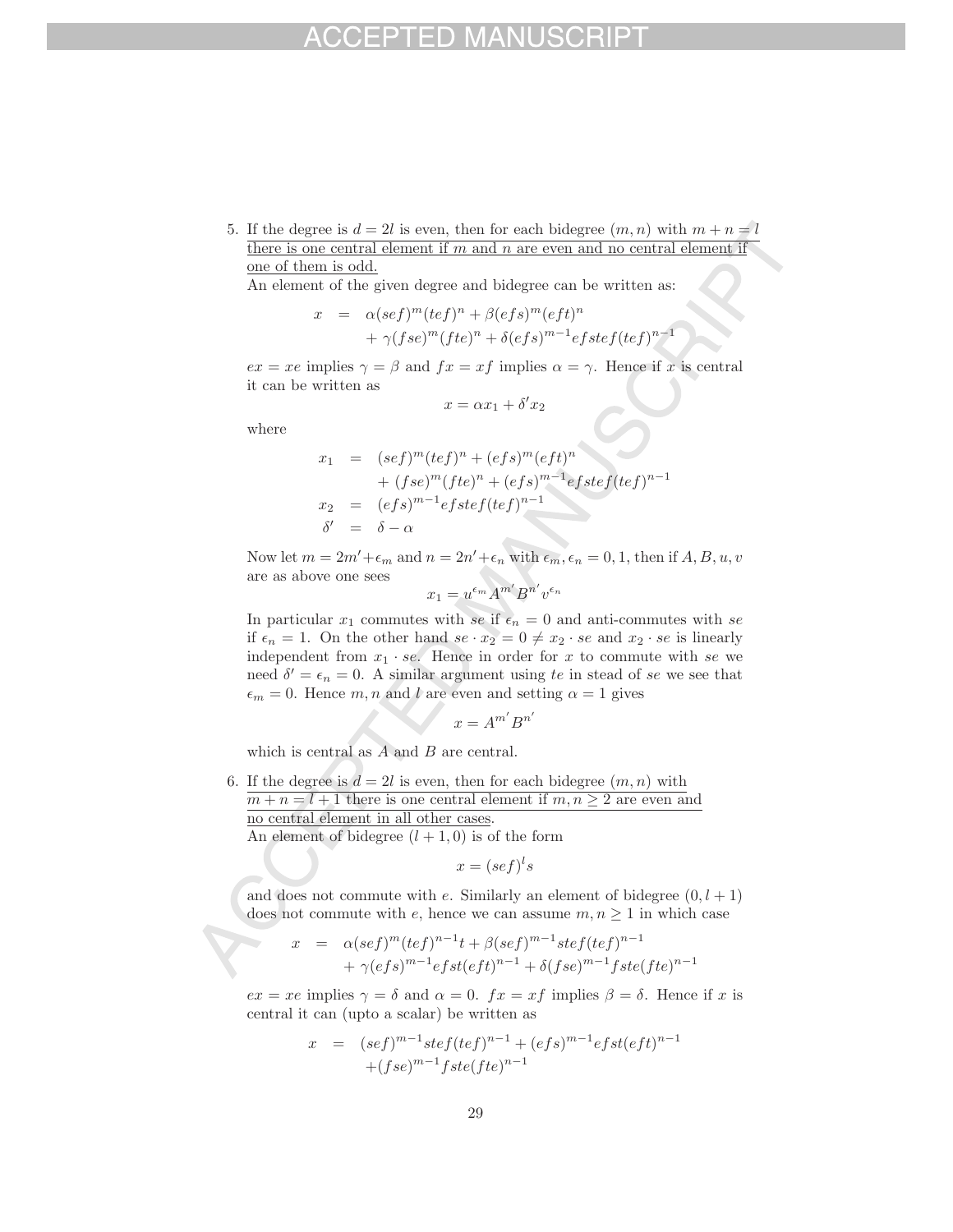Now let  $m = 2m' + \epsilon_m$  and  $n = 2n' + \epsilon_n$  and  $A, B, C, u, v$  be as above, then

$$
x = u^{\epsilon_m} A^{m'-1} C B^{n'-1} v^{\epsilon_n}
$$

In order for x to commute with se we need  $\epsilon_n = 0$ . A similar argument using te in stead of se we see that  $\epsilon_m = 0$ . Hence m and n are even such that

$$
x = A^{m'-1} C B^{n'-1}
$$

which is central as  $A, C$  and  $B$  are central.

- 7.  $\zeta$  is surjective in all even degrees As we already have injectivity of  $\zeta$ , it suffices to check that  $\frac{k[A, B, C]}{(C^2)}$  and  $Z(\Pi_k(S))$  have the same dimension over k in each even degree d. Write  $d = 2l$ . By the above we find:
	- $Z_d(k, S)$  is  $\left(\frac{l}{2} + 1\right)$  dimensional if l is even •  $Z_d(k, S)$  is  $\left(\frac{l-1}{2}\right)$ ) - dimensional if  $l$  is odd

By considering the Hilbert series, one sees that this agrees with  $\dim_k \left( \left( \frac{k[A,B,C]}{(A,B)} \right) \right)$  $\overline{(C^2)}$  $\overline{\phantom{0}}$ d . And surjectivity of  $\zeta$  is proven.

## 7.3. Proof of Lemma 5.5

Let u and v be the normalizing elements as above. And let  $V \subset \Pi_k(S)_2$  be the k-vector space spanned by u and v. Let  $\mu_3$  be the multiplication morphism given by the composition

$$
\mu_3: V \otimes \Pi_k(S)_1 \longrightarrow \Pi_k(S)_2 \otimes \Pi_k(S)_1 \longrightarrow \Pi_k(S)_3
$$

Then we use a brute force computation to show that  $\mu_3$  must be surjective. I.e. we show that any element of  $\Pi_k(S)_3$  can be written as a linear combination of elements of the form  $u \cdot x$  or  $v \cdot x$  with  $x \in \Pi_k(S)_1$ . It suffices to check this for the generators of  $\Pi_k(S)_3$ :

Type I) : elements of the form  $f * ef(*)$ .

These can all be put into the form  $f \, se \, f(*)$  or  $f \, t \, e \, f(*)$  where  $*$  is either s, t or st. Now use  $fsef(*) = u \cdot f(*)$  and similarly  $ftef(*) = v \cdot f(*)$ .

Type II) : elements of the form  $(*)ef * e$ 

- $efse = u \cdot e$  and  $efte = v \cdot e$
- $se$  f  $se = u \cdot se$  and  $te$  f  $te = v \cdot te$
- $sefste = u \cdot ste$  and  $tefste = v \cdot ste$
- $sefte = -tefse eftse = v \cdot (-se)$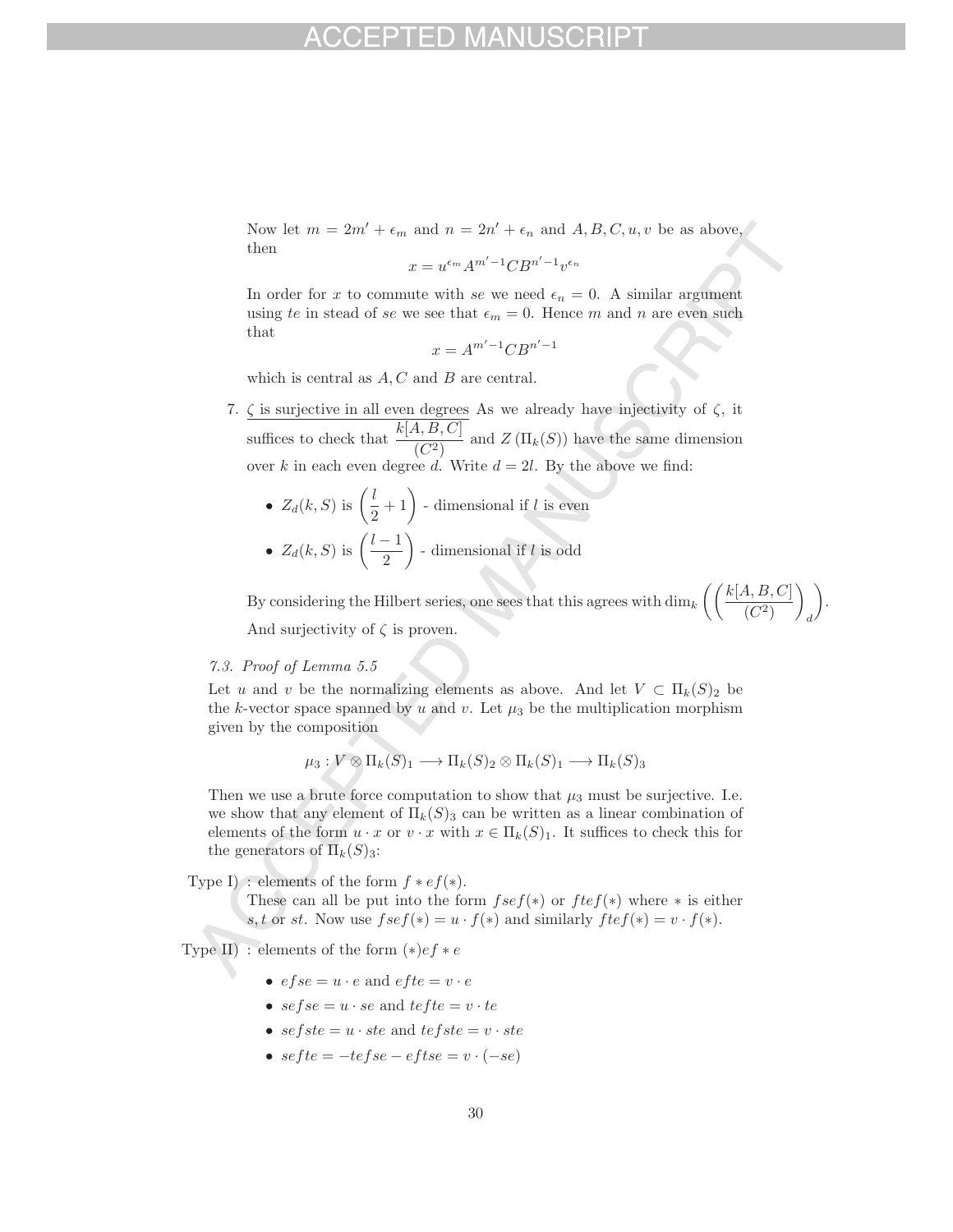• 
$$
tefse = -sefte - efste = u \cdot (-te)
$$

Which shows that  $\mu_3$  is indeed surjective.

Now for each degree  $d$  we have a commutative diagram

$$
V \otimes \Pi_k(S)_{d+1} \longrightarrow \Pi_k(S)_{d+3}
$$
  
\n
$$
V \otimes \Pi_k(S)_1 \otimes \Pi_k(S)_d \xrightarrow[\mu_3 \otimes \Pi_k(S)_d]{} \Pi_k(S)_3 \otimes \Pi_k(S)_d
$$

where the top horizontal arrow must be a surjection as the other three are surjective. Hence by induction (and the fact that  $V \otimes -$  is right exact) we have for each  $n \in \mathbb{N}$  a surjection

$$
\mu_{2n+\epsilon}: V^{\otimes n}\otimes \Pi_k(S)_{\epsilon} \longrightarrow V^{\otimes n-1}\otimes \Pi_k(S)_{2+\epsilon} \longrightarrow \ldots \longrightarrow \Pi_k(S)_{2n+\epsilon}
$$

Next let W be the vector space spanned by  $u^2$  and  $v^2$ , then for each n and  $\omega = 1, 2$  there is a surjection

$$
W^{\otimes n}\otimes V^{\otimes\omega}\twoheadrightarrow V^{\otimes 2n+\omega}
$$

and we have a commutative diagram

$$
W^{\otimes n} \otimes V^{\otimes \omega} \otimes \Pi_k(S)_{\epsilon} \longrightarrow W^{\otimes n} \otimes \Pi_k(S)_{2\omega + \epsilon}
$$
  
\n
$$
V^{\otimes 2n + \omega} \otimes \Pi_k(S)_{\epsilon} \otimes \Pi_k(S)_{d} \longrightarrow \cdots \longrightarrow \prod_k(S)_{4n + 2\omega + \epsilon}
$$
  
\n
$$
V^{\otimes 2n + \omega} \otimes \Pi_k(S)_{\epsilon} \otimes \Pi_k(S)_{d} \longrightarrow \cdots \longrightarrow \Pi_k(S)_{4n + 2\omega + \epsilon}
$$

where  $\rho_{4n+2\omega+\epsilon}$  must be surjective because the other three morphisms are. Then using the commutative triangle



we must have that  $\overline{\rho_{4n+2\omega+\epsilon}} : k[Z_4(k, S)]_n \otimes \Pi_k(S)_{2\omega+\epsilon} \longrightarrow \Pi_k(S)_{4n+2\omega+\epsilon}$  must be surjective. As  $2\omega + \epsilon$  takes the values 3,4,5,6 we have an induced surjection:

$$
\overline{\rho}:k[Z_4(k,S)]\otimes \Pi_k(S)_{\leq 6}\twoheadrightarrow \Pi_k(S)
$$

(where we included  $\Pi_k(S)_d$  for  $d = 0, 1, 2$  on the left hand side to guarantee surjectivity in these three lowest degrees).

Now  $\sigma_{k,S}$  factors as  $\bar{\rho} \circ \varsigma$  where  $\varsigma$  is the morphism:

$$
\varsigma: k[Z_4(k, S)]^{\oplus N} \longrightarrow k[Z_4(k, S)] \otimes \Pi_k(S)_{\leq 6} : (z_i)_{i=1}^N \mapsto \sum_{i=1}^N z_i \otimes \chi(a_i)
$$